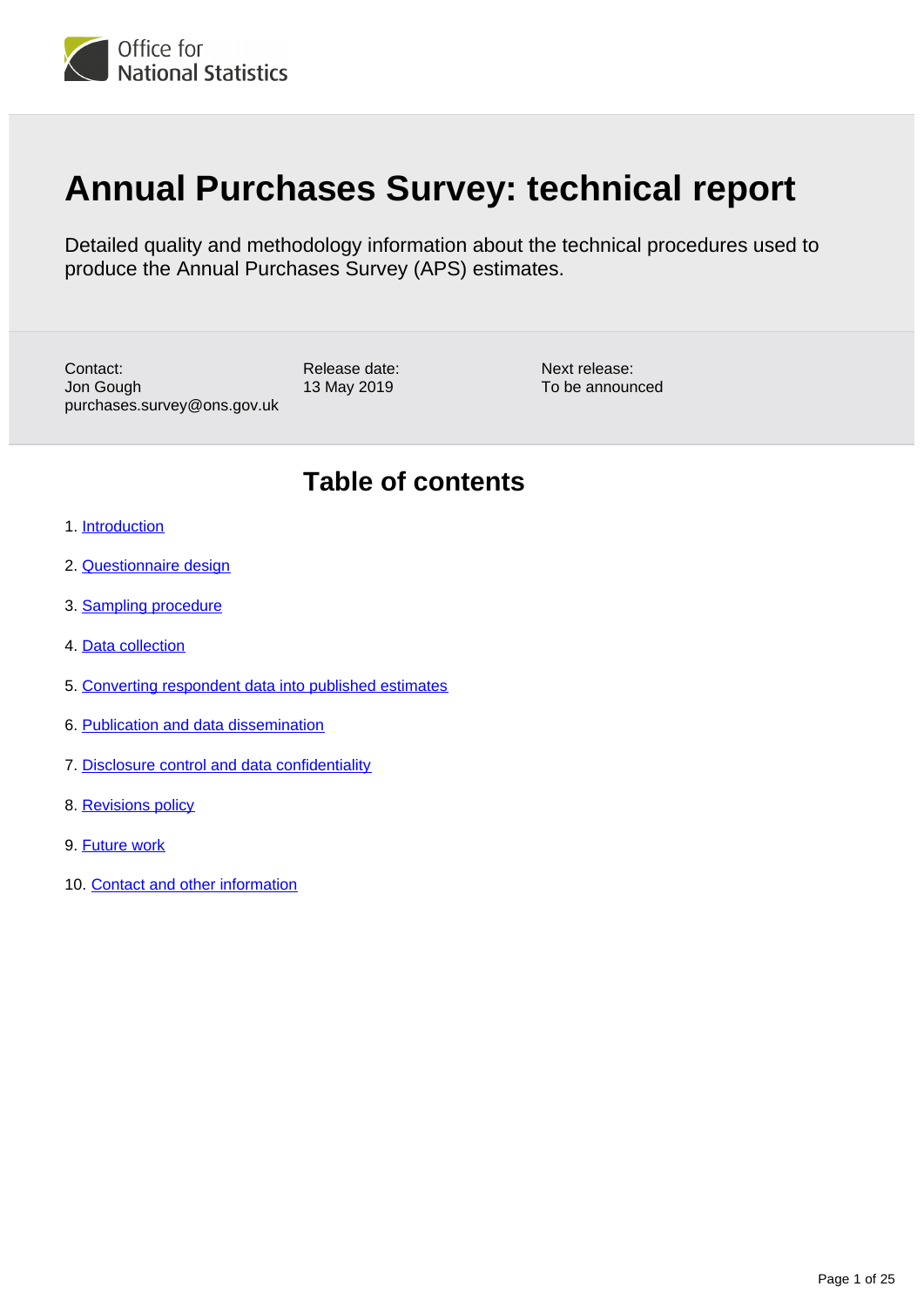## <span id="page-1-0"></span>**1 . Introduction**

This guide describes the methodological and technical procedures used by the Office for National Statistics (ONS) to produce the Annual Purchases Survey estimates. The report is aimed at users who want to know more about the background and history, uses and users, and concepts and statistical methods underlying the survey. It includes information about questionnaire development, sample design, data collection, results processing, publications and quality issues.

This technical guide will be revised in line with any major future survey developments.

## **1.1 Overview**

The Annual Purchases Survey (APS) was reinstated by the Office for National Statistics (ONS) in 2015 to meet a range of user demands and to fulfil the recommendations for its reinstatement from two independent reviews; one by [Dame Kate Barker and Art Ridgeway \(PDF, 570KB\)](http://www.ons.gov.uk/ons/guide-method/method-quality/quality/quality-reviews/list-of-current-national-statistics-quality-reviews/nsqr-series--2--report-no--2--review-of-national-accounts-and-balance-of-payments.pdf) and the other by [Professor Sir Charles Bean](https://www.gov.uk/government/publications/independent-review-of-uk-economic-statistics-final-report). A previous survey, entitled the Purchases Inquiry, was suspended in 2006 due to insufficient quality in the data and to reduce the ONS costs and burden on UK businesses (final reference period being 2004). However, given the survey provides important information on the products that UK businesses purchase, it was decided that it should be reintroduced. The new survey aims to strengthen the estimates of the intermediate consumption structure of the UK economy.

The primary aim of the APS is to provide a comprehensive picture of the goods and services used or transformed in the production process and running of UK businesses, otherwise referred to as intermediate consumption. This product-level information is used in supply and use tables (SUTs), which are an integral part of the measurement of gross domestic product (GDP). The Eurostat Manual of Supply Use and Input-Output Tables recommends that benchmarked supply and use tables are produced at least every five years based on updated source data. The reintroduction of this survey will help the ONS to adhere to international best practice outlined in the [European](http://ec.europa.eu/eurostat/web/esa-2010)  [Systems of Accounts: ESA 2010](http://ec.europa.eu/eurostat/web/esa-2010) and [Balance of Payments Manual: BPM6.](https://www.imf.org/external/pubs/ft/bop/2007/bop6comp.htm) The APS collects information on companies' intermediate consumption, a national accounts concept defined within the ESA 2010 manual as:

"Intermediate consumption consists of goods and services consumed as inputs by a process of production, excluding fixed assets whose consumption is recorded as consumption of fixed capital. The goods and services are either transformed or used up by the production process."

The survey collects information about businesses' expenditure on energy, services, goods and materials that are used up or transformed by the business activity. It includes raw materials, power and fuel, rental on buildings and business services such as advertising, recruitment consultancy and cleaning. It specifically excludes fixed assets or capital investment, staff costs and goods and services bought for resale without further processing.

In 2016, Annual Purchases Survey questionnaires were sent by the ONS to approximately 31,000 businesses in the UK. In the UK, it is a compulsory survey that is administered under the statutory powers of the Statistics of Trade Act 1947 for Great Britain and under the Employment (Northern Ireland) Order 1988 for Northern Ireland.

## **1.2 Main uses and users of the data**

Intermediate consumption is required as part of the process to set the annual level of gross domestic product (GDP), which is an essential statistic for informing fiscal and monetary policy decisions. Broadly speaking, GDP is calculated by adding up the value of the output of firms less the goods and services that are used in the production of that output. This includes raw materials, power and fuel, rental on buildings and business services such as advertising, recruitment consultancy and cleaning. The value of these goods and services used in production is called "intermediate consumption".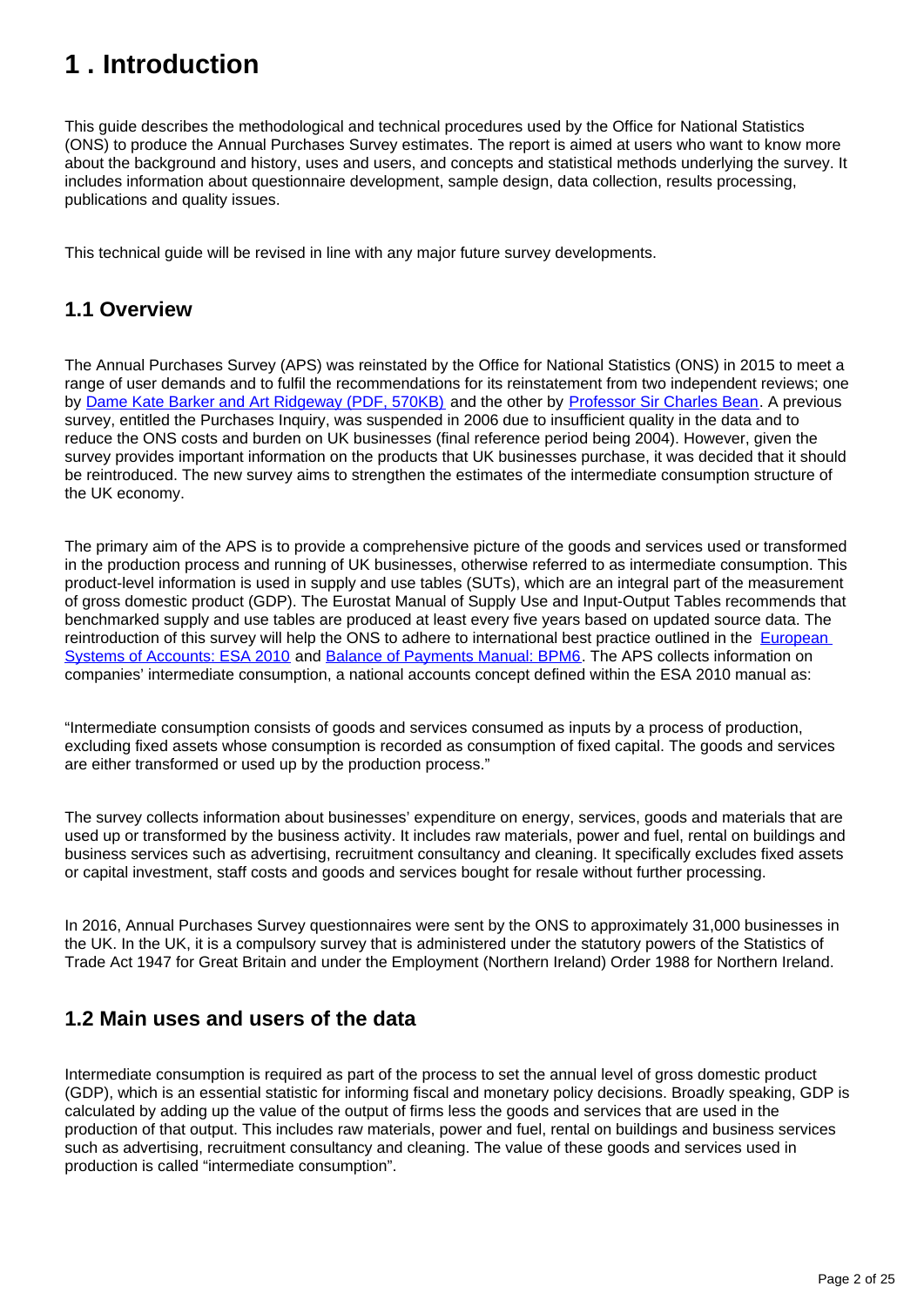The data collected from the APS feed into the supply and use framework, which is a central component of the national accounts balancing process and sets the annual level of nominal GDP. The Eurostat Manual of Supply [Use and Input-Output Tables](http://ec.europa.eu/eurostat/web/products-manuals-and-guidelines/-/KS-RA-07-013) recommends that benchmarked supply and use tables are produced at least every five years based on updated source data. These source data should also be updated periodically to reflect the changing composition of businesses' intermediate consumption in various industries.

There was a strong demand for up-to-date data on purchasing patterns between industries as this helps users understand inter-dependencies between, and characteristics of, UK businesses. This is vital for understanding how the economy is likely to respond to economic policy and economic shocks.

Additional uses include detailed coverage of water and energy as well as the proportion of total purchases as imports.

There are a wide range of users for APS data. Users include those from government, both internal with the ONS and external in other government departments such as:

- the Department for Business, Energy and Industrial Strategy (BEIS)
- the Department for International Trade (DIT)
- the Department for Digital, Culture, Media and Sport (DCMS)
- the Department for the Environment, Food and Rural Affairs (Defra)

Devolved administrations such as the Scottish and Welsh Governments, as well as local authorities, also constitute main users of the Annual Purchases Survey outputs.

Annual Purchases Survey Stakeholder Working Group meetings are held regularly. This provides an opportunity for any changes or developments to the survey to be discussed directly with its government users, so that, where possible, their requirements can be met.

## **1.3 History**

The original Purchases Inquiry (PI) ran from the 1950s to 2006. Data were collected at five-yearly intervals, then annually from 1999 onwards. The sample size and industry coverage were expanded between 1999 and 2001, from 3,000 businesses (covering partial production, distribution and sales industries) to 28,000 (covering full production, construction, distribution and services industries). In its fullest form, the PI contained around 500 variations of questionnaires and 1,400 questions, with an average of 40 questions going to each respondent.

In 2006 (reference year 2005), the PI sample size was cut by 50% to reduce costs and burden on businesses. Consequently, the results were considered to be of insufficient quality and the survey was suspended. The last dataset dates from 2005 and covers reference year 2004. In the absence of a PI from 2006 onwards, patterns from the 2004 reference year have been used to apportion total industry data from the Annual Business Survey [\(ABS\).](https://www.ons.gov.uk/businessindustryandtrade/business/businessservices/methodologies/annualbusinesssurveyabs)

The industry totals used in the supply and use tables are provided by the ABS. However, product-level estimates in the supply and use tables are apportioned using the patterns of the 2004 PI data. The 2004 PI data will now be outdated due to changes in businesses' purchases patterns, for example, due to significant technological advances. The reintroduction of the APS aims to collect detailed, up-to-date, product-level information to replace the outdated 2004 proportions.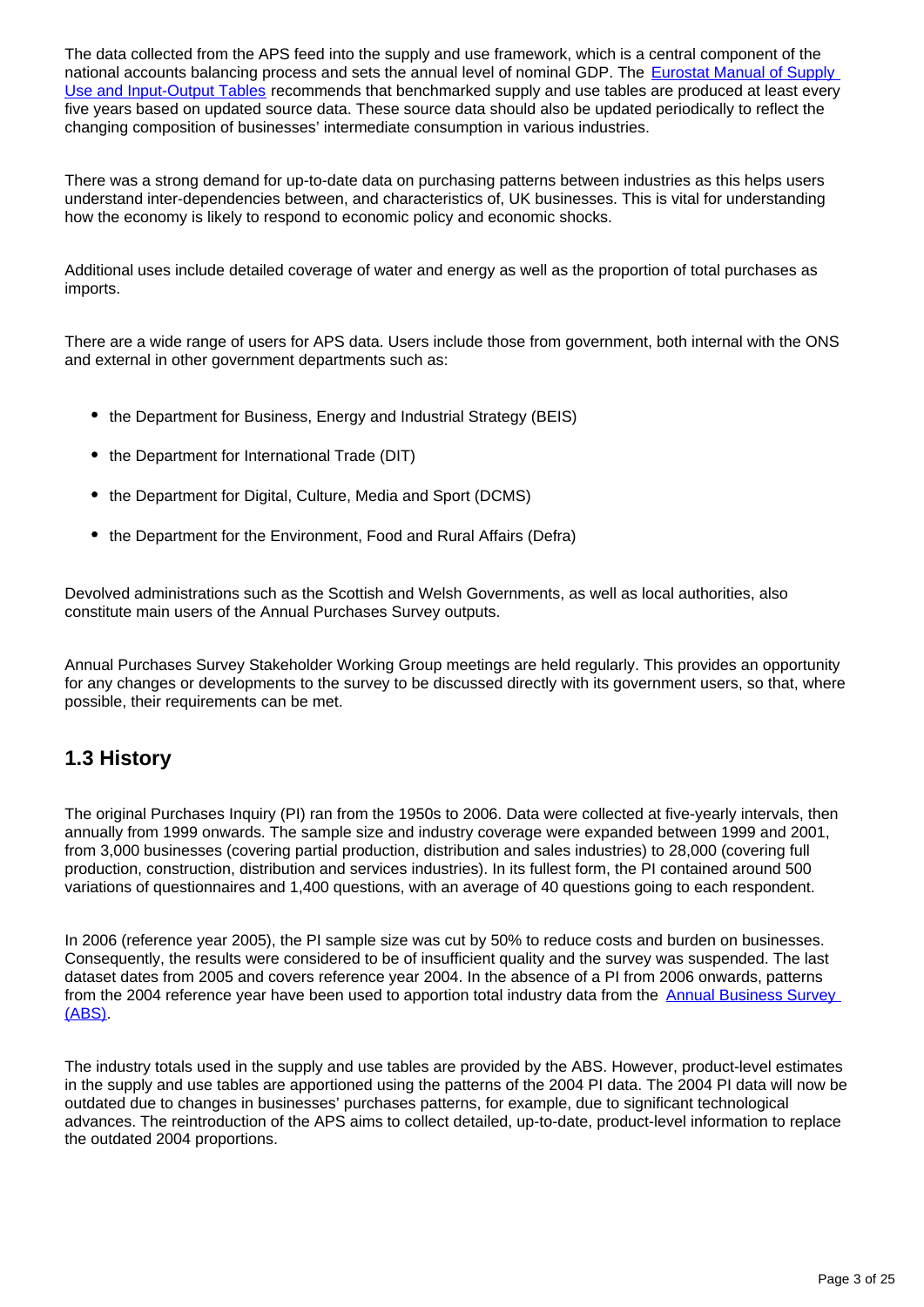## **1.4 Timeline**

The APS process from sample selection through to the publication of the final estimates is shown in Table 1.

Please note that for the 2015 period there were two questionnaire dispatches; tranche 1 in month three and tranche 2 in month six. From the 2016 period onwards, all questionnaires were dispatched at the same time during the month three of the following year.

This timetable is currently not adhered to as the Annual Purchases Survey is in the developmental stage, but this is the ideal timetable which is hoped to be reached in 2019 for 2018 reference period.

**Table 1: Summary of the survey process**

| <b>Month</b>            |               |                     |                           |                          |                           |                                                                      |
|-------------------------|---------------|---------------------|---------------------------|--------------------------|---------------------------|----------------------------------------------------------------------|
| $\mathbf 1$             | Questionnaire |                     |                           |                          |                           |                                                                      |
| $\overline{2}$          | preparation   | Sample<br>selection |                           |                          |                           |                                                                      |
| 3                       |               |                     | Questionnaire<br>dispatch |                          |                           |                                                                      |
| $\overline{\mathbf{4}}$ |               |                     |                           | Receipt of               |                           |                                                                      |
| 5                       |               |                     |                           | survey<br>questionnaires |                           |                                                                      |
| $\,6$                   |               |                     |                           | and business<br>level    |                           |                                                                      |
| $\overline{7}$          |               |                     |                           |                          |                           |                                                                      |
| 8                       |               |                     |                           |                          |                           |                                                                      |
| $\boldsymbol{9}$        |               |                     |                           |                          | Quality                   |                                                                      |
| 10                      |               |                     |                           |                          | assurance of<br>aggregate |                                                                      |
| 11                      |               |                     |                           |                          | level<br>estimates        |                                                                      |
| 12                      |               |                     |                           |                          |                           | Delivery of<br>'provisional'<br>estimates to<br>National<br>Accounts |
| 13                      |               |                     |                           |                          |                           |                                                                      |
| 14                      |               |                     |                           |                          |                           |                                                                      |
| 15                      |               |                     |                           |                          |                           | Delivery of<br>'final' estimates<br>to National<br>Accounts          |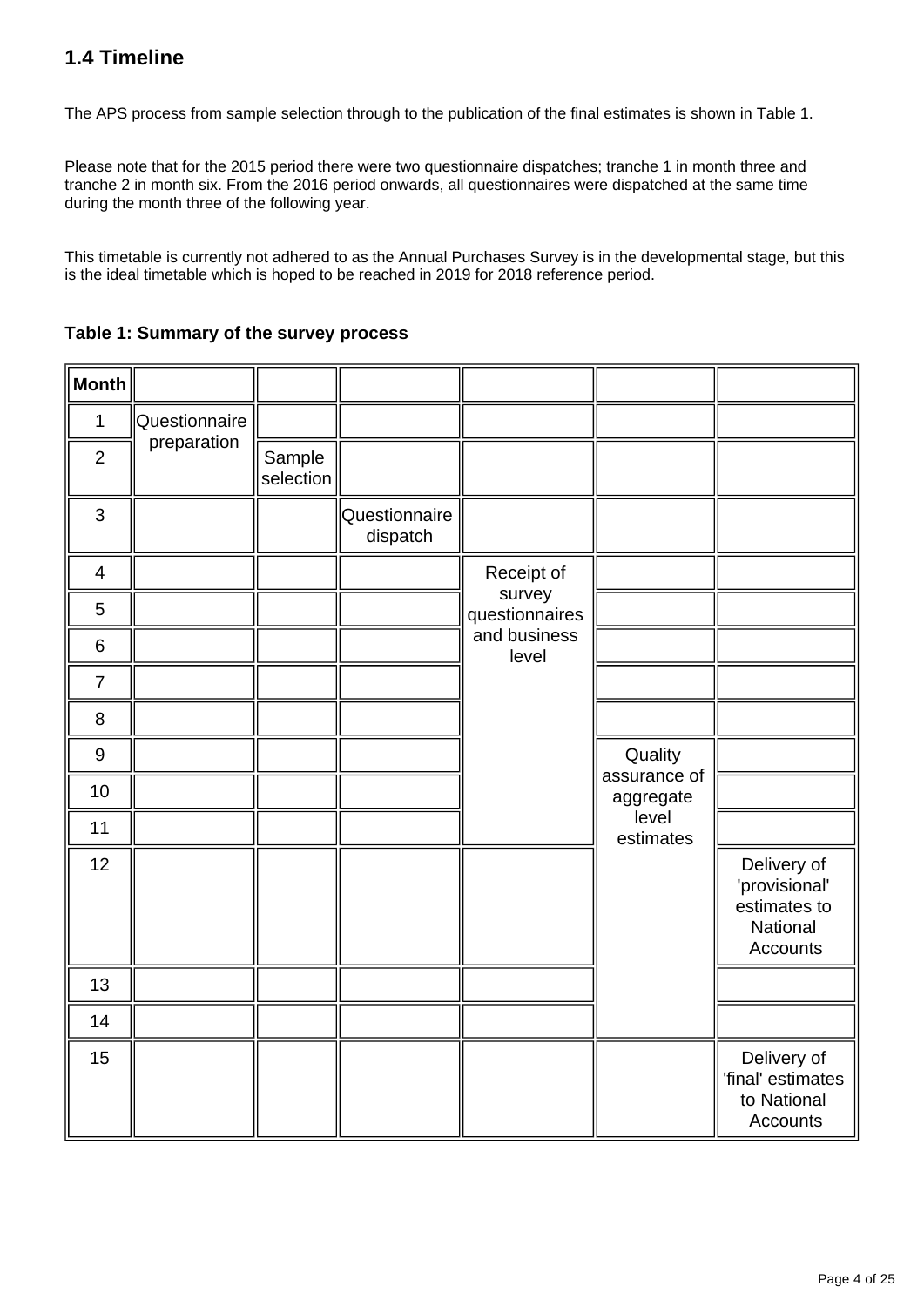**Download this table** [.xls](https://www.ons.gov.uk/file?uri=/businessindustryandtrade/business/businessservices/methodologies/annualpurchasessurveytechnicalreport/table1.1.xlsx)

## <span id="page-4-0"></span>**2 . Questionnaire design**

## **2.1 Overview**

The Annual Purchases Survey (APS) currently has 109 questionnaire types (corresponding to the 109 industries), with approximately 53 questions on each. The survey questions were produced for the APS using the Statistical Classification of Products by Activity (CPA) version 2.1.

The CPA is the classification of products (goods as well as services) at the level of the European Union (EU). Product classifications are designed to categorise products that have common characteristics. They provide the basis for collecting and calculating statistics on the production, distributive trade, consumption, international trade and transport of such products.

A set of 35 core products are considered crucial to all industries. The remaining CPA product questions are subsets relating to specific industries. However, not wanting to restrict businesses to an assumed list of products, a list of the remaining products not specified on the main body of the questionnaire was included. This could be found at the back of the questionnaire for the reference periods 2015, 2016 and 2017.

From the 2018 reference period onwards, these remaining products can be found at the end of each section. This allowed businesses the potential for selection of additional products where appropriate. Analysis of these additional products may inform changes to the questionnaire form tailoring and industry product assumptions in the future.

## **2.2 Questionnaire types**

The APS questionnaire has two versions:

- manufacturing
- non-manufacturing

The difference between the two versions is that on the manufacturing questionnaire, the following yes or no question is asked:

"Did your business carry out work on behalf of a customer when you provided only labour and no materials?"

There are 109 questionnaires in total: 44 manufacturing and 65 non-manufacturing.

## **2.3 Questionnaire development**

The development of the APS was essential in meeting the regulations set out in the Eurostat Manual of Supply, Use and Input-Output Tables. Requirements from stakeholders such as national accounts, the Department for Business, Energy and Industrial Strategy (BEIS), and devolved administrations were also gathered and prioritised.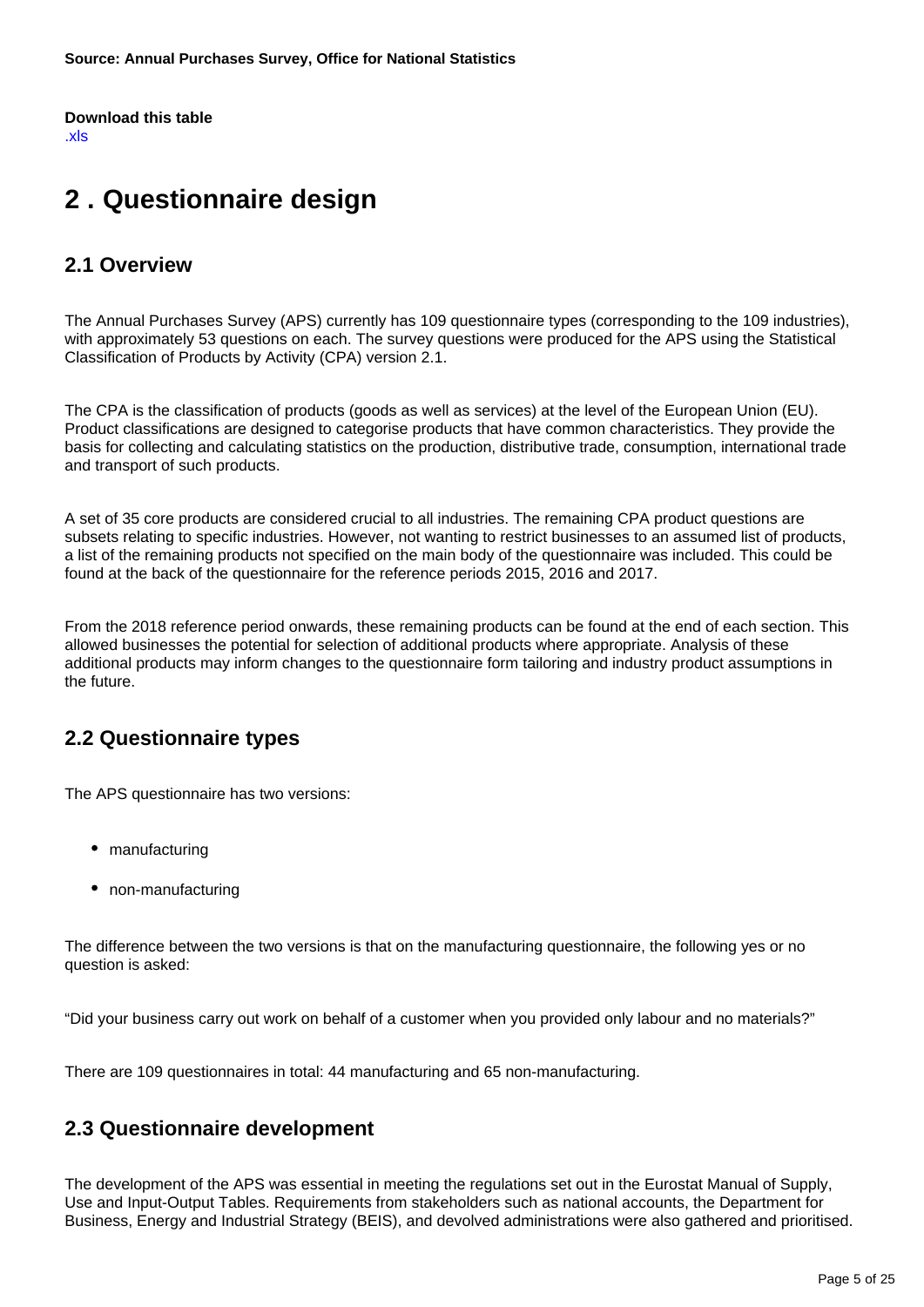All requests for inclusions and exclusions or changes to the questionnaires had to be agreed with the APS Project Board. Any such requests were assessed and costed before being agreed, including the relevant compliance costs (the costs incurred by businesses through responding to the survey). Once provisional agreement to any change had been obtained, the required changes were tested to ensure that responding businesses understood the proposed wordings and were able to supply the relevant information.

## **2.4 Questionnaire review**

The APS is a relatively complex survey and balance needs to be struck between questions that businesses can respond accurately to and the detail required to underpin national accounts estimates. Therefore, the APS questionnaire will be reviewed alongside response rates, validation, sample design and the returned data in readiness for future publication and use in the national accounts supply use tables.

A high-level review of the APS questionnaire was conducted in 2018, in preparation for reference year 2018 (sent out in 2019). Working closely with the Behavioural Insight Unit within the Office for National Statistics, significant changes were made to the questionnaire format. Some of the changes to note are the use of a checklist to ensure all stages of the questionnaire are completed, additional guidance on how to provide a best estimate, moving the list of additional products from the end of the questionnaire to the end of each section, and using "please" and "thank you".

A review of the changes made to the 2018 questionnaire form will also be conducted in 2019.

## **2.5 Variables collected**

The main variables that are collected on the survey are described in Table 2.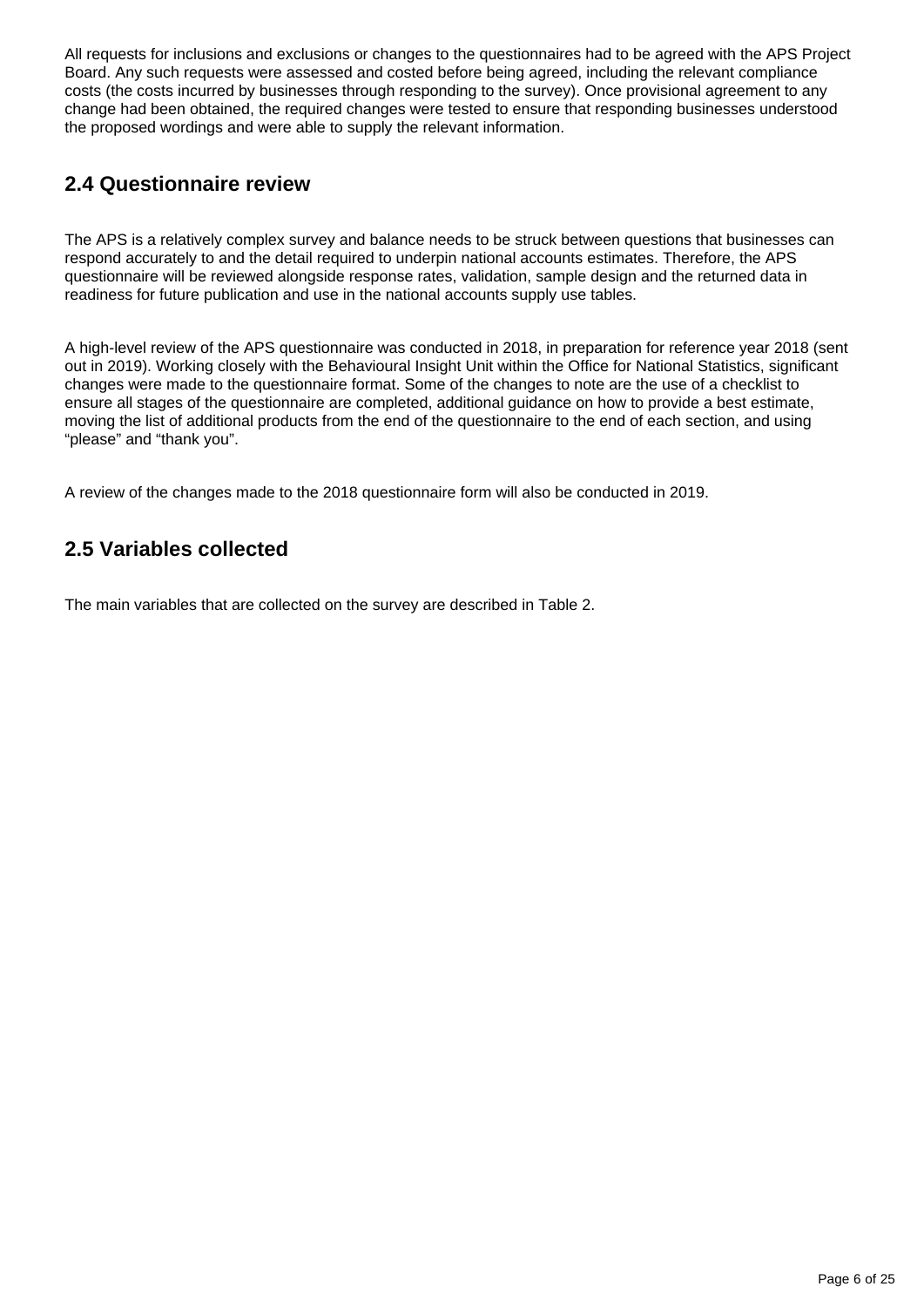| Table 2: Description of main survey variables |                                         |                                                                                                                                                                |  |  |  |
|-----------------------------------------------|-----------------------------------------|----------------------------------------------------------------------------------------------------------------------------------------------------------------|--|--|--|
|                                               | <b>Section Variable</b>                 | <b>Description</b>                                                                                                                                             |  |  |  |
| A                                             | Reporting period                        | Reporting period start and end dates                                                                                                                           |  |  |  |
| B                                             | Total purchases                         | 2015 to 2017: Total expenditure on energy, services, goods and materials<br>of which:                                                                          |  |  |  |
|                                               |                                         | • total expenditure on energy, services, goods and materials purchases<br>for resale without further processing?*                                              |  |  |  |
|                                               |                                         | • total expenditure on energy, services, goods and materials used up or<br>transformed by your business?*                                                      |  |  |  |
|                                               |                                         | 2018 onwards: Total purchases of energy, services, goods and materials<br>used up or transformed                                                               |  |  |  |
| C                                             | Purchases of energy, water<br>and waste | • Expenditure by the business on specific products, based on its industry<br>assumptions                                                                       |  |  |  |
| D                                             | Purchases of services                   | · Space for additional expenditure on specific products, not relating to<br>industry assumptions<br>• Total expenditure used up or transformed by the business |  |  |  |
|                                               | Purchases of goods,                     |                                                                                                                                                                |  |  |  |
| Е                                             | materials and related<br>services       |                                                                                                                                                                |  |  |  |
|                                               |                                         | . Expenditure from suppliers located in the UK or outside of the UK                                                                                            |  |  |  |
| F                                             | Summary of purchases                    | This has a total of sections C, D and E and should equal the intermediate<br>consumption value in Section B                                                    |  |  |  |
| G                                             |                                         | Completion time and contact Comments*, contact name, time taken to complete; hours and minutes*,<br>cost of completion*, telephone number, fax number, email   |  |  |  |
|                                               |                                         |                                                                                                                                                                |  |  |  |

Source: Annual Purchases Survey, Office for National Statistics

#### **Notes**

1. The asterisk (\*) signifies that these questions were removed for the 2018 reference period and onwards. **[Back to table](#page-0-0)** 

## <span id="page-6-0"></span>**3 . Sampling procedure**

### **3.1 Sampling frame**

#### **The Inter-Departmental Business Register**

A sampling frame is a complete list of all the members of a population being studied, from which the sample is drawn. The sampling frame for the Annual Purchases Survey (APS) is the list of UK businesses on the Inter-Departmental Business Register (IDBR).

Businesses are added to the IDBR if they are: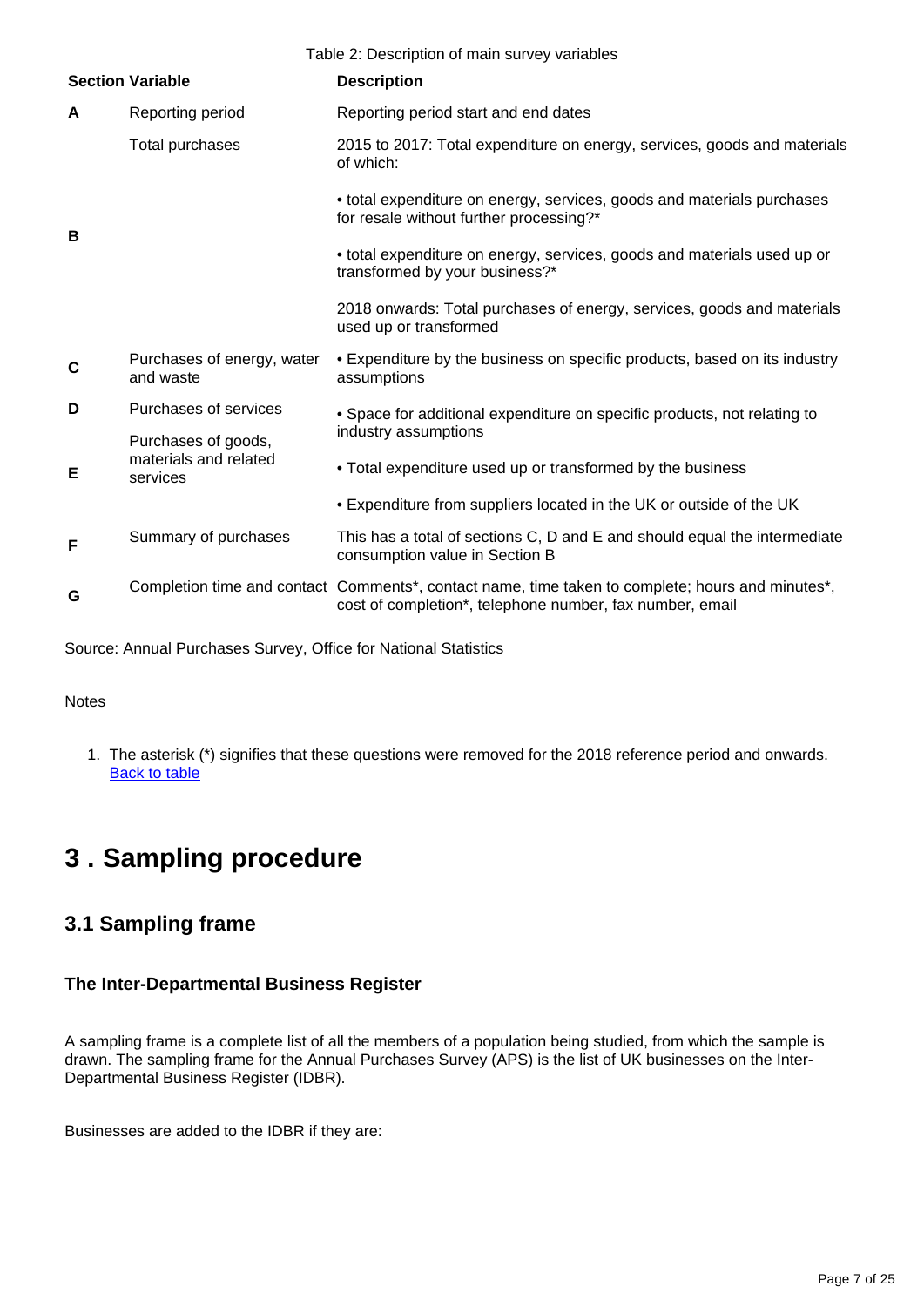- registered for Value Added Tax (VAT) and Pay As You Earn (PAYE) with Her Majesty's Revenue and Customs (HMRC)
- an incorporated business registered at Companies House

The IDBR covers businesses in all parts of the economy, except:

- some very small businesses
- the self-employed
- businesses without employees
- businesses with low turnover
- and some non-profit making organisations

There are 2.6 million businesses on the IDBR; covering nearly 99% of UK economic activity. It is used by government departments, including the Office for National Statistics (ONS), as the sampling frame for most business surveys.

To keep the information on the IDBR up-to-date, administrative data from HMRC are supplemented by data from ONS surveys, such as the Business Register and Employment Survey (BRES).

Further information about the IDBR can be found on the [ONS IDBR webpages.](https://www.ons.gov.uk/aboutus/whatwedo/paidservices/interdepartmentalbusinessregisteridbr)

#### **Reporting units**

The business unit to which questionnaires are sent is called the reporting unit. The response from the reporting unit can cover the enterprise as a whole, or parts of the enterprise identified by lists of sub-units (called local units). Other than for a minority of larger businesses or businesses that have a more complex structure, the reporting unit is the same as the enterprise. For this reason, the APS reporting unit counts are presented as enterprise counts.

An enterprise may consist of one or more local units, for example, the head office for a group of shops. An enterprise may therefore have local units at different locations and may carry out more than one type of economic activity.

Currently, the APS does not produce regional estimates.

#### **Standard Industrial Classification (SIC)**

Each enterprise is classified according to the [Standard Industrial Classification of Economic Activities \(SIC\)](https://www.ons.gov.uk/methodology/classificationsandstandards/ukstandardindustrialclassificationofeconomicactivities/uksic2007) system. The UK is required by European legislation to have a system of classification consistent with the European Union's industrial classification system. The system underwent a major review in 2007. APS data have been collected and published on the SIC 2007 system.

UK SIC 2007 is divided into 21 sections, each denoted by a single letter from A to U. The letters of the sections can be uniquely defined by the breakdown to the divisions (denoted by two digits), which are then broken down into groups (three digits), then into classes (four digits) and, in some but not all cases, again into subclasses (five digits).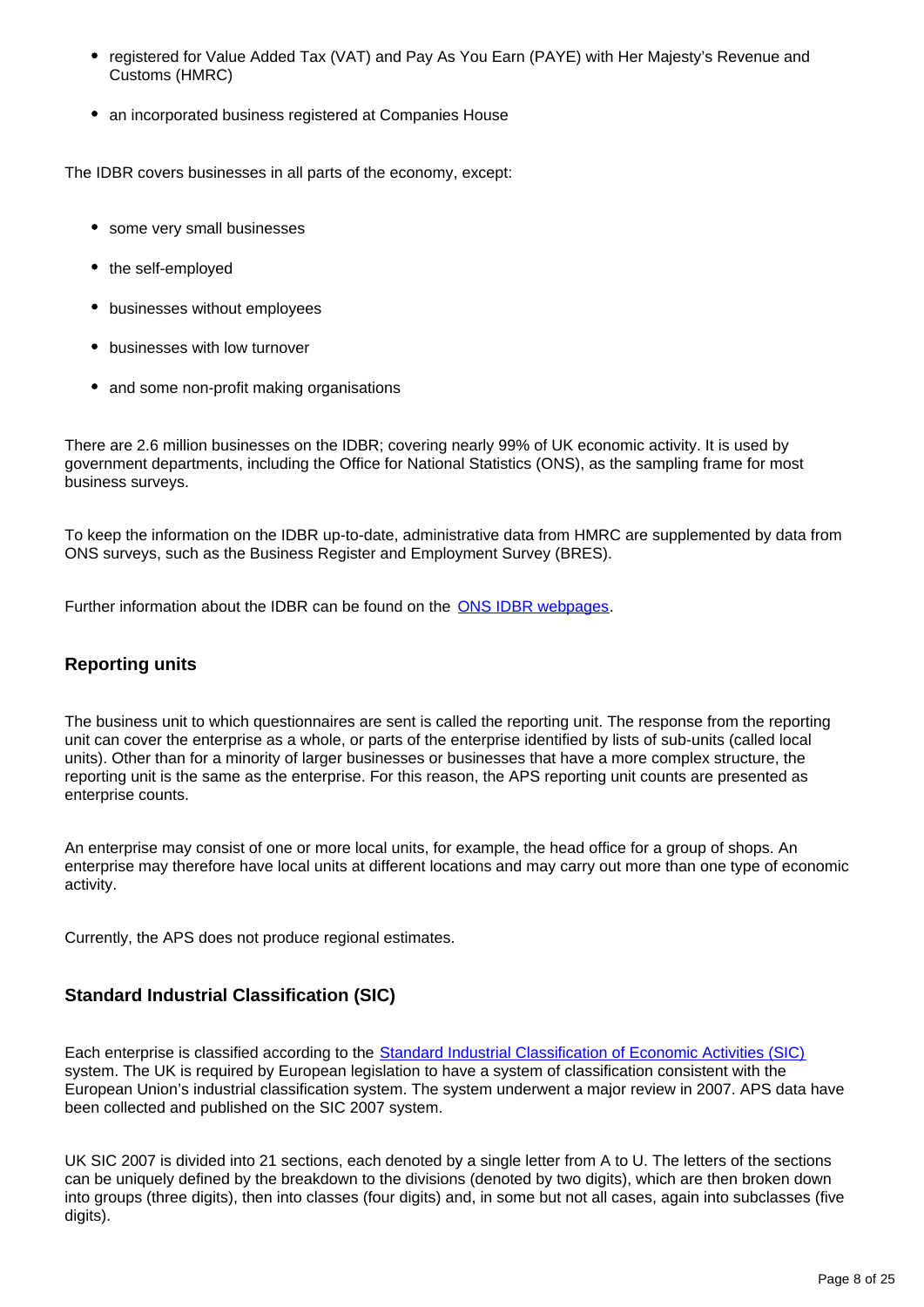For example, in SIC 2007:

- section C manufacturing (comprising divisions 10 to 33)
- division 13 manufacture of textiles
- group 13.9 manufacture of other textiles
- class 13.93 manufacture of carpets and rugs
- subclass 13.93/1 manufacture of woven or tufted carpets and rugs

The full structure of SIC 2007 consists of 21 sections, 88 divisions, 272 groups, 615 classes and 191 subclasses.

Each local unit is assigned a single SIC code, which corresponds to the unit's principal activity. Where more than one type of economic activity is carried out by a local unit or enterprise, its principal activity is the activity in which most of the people are employed, though this does not necessarily account for 50% or more of the total employment of the reference unit.

For example, if a reference unit contains four local units (for example, four local shops), and each specialises in different things then they would be under different SICs. If one local unit contains more employees than the others, then the local unit with the most employees is where the reference unit would be classified to. The proportion of employees in each local unit could be 30%, 25%, 25% and 20% of all employees, so the reference unit would be placed under the SIC that holds 30% of the employees. There are detailed rules for determining SIC for multiple-activity economic units, including situations where measures of value added are not available.

Re-classification of a business can occur due to a relatively small change to the nature of its operation, and this can have a significant effect on APS estimates by industry. In addition, the correction of misclassification of businesses can lead to bias, particularly where there is systematic movement from one industry to another. This is because, where classification updates are identified via survey returns, it is only units in the survey sample that are updated.

All surveys that do not cover the whole business population, such as the APS, have the potential for some underestimation of output variables due to the re-classification of units moving out of the APS survey population but never into it. However, such underestimation is likely to be small. In the APS, this effect is corrected for by adjusting the weights of the businesses that remain in the sample.

The exact inclusions and exclusions of industries in the APS are detailed in this section.

**Inclusions**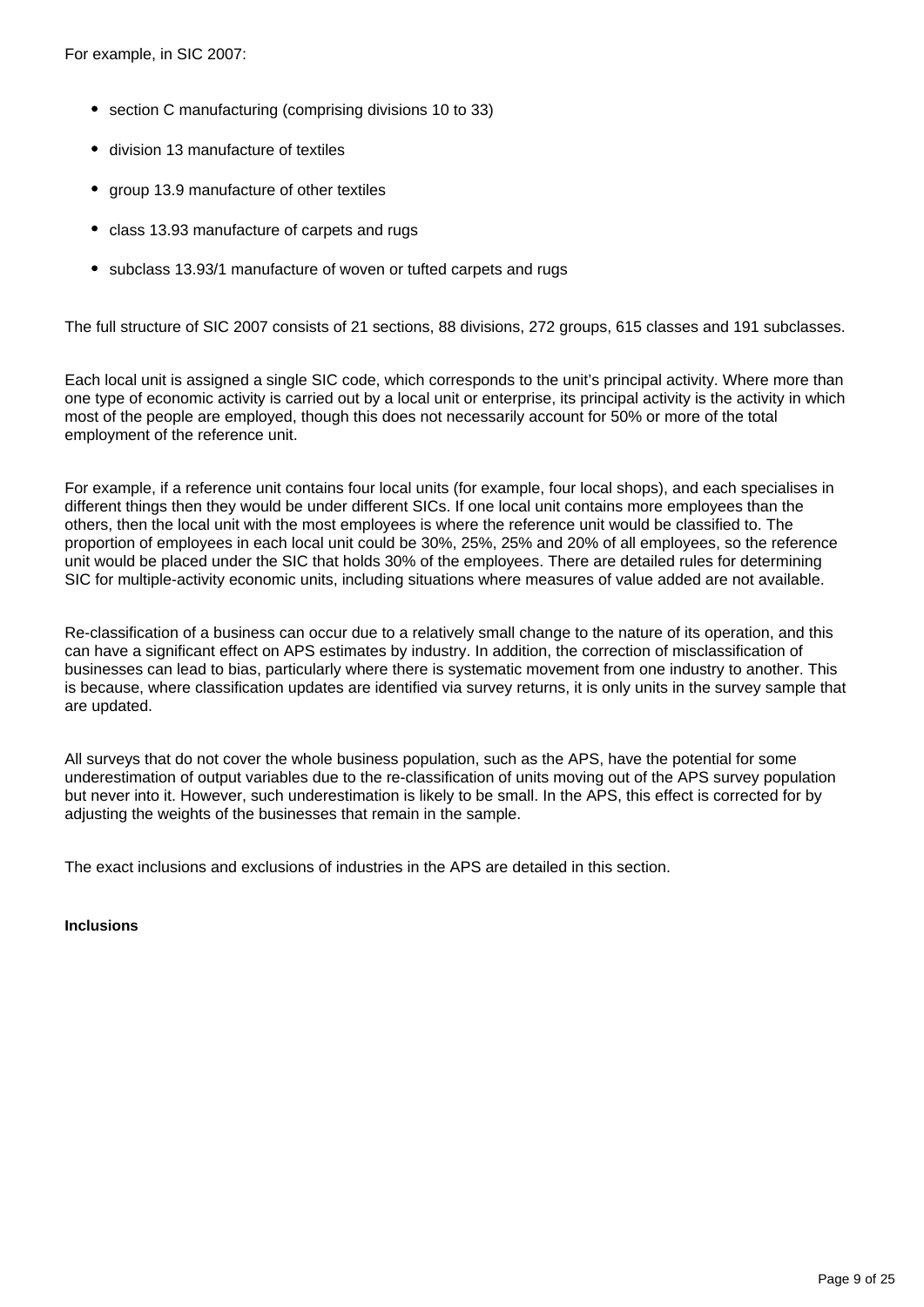- Agriculture, forestry and fishing (section A) (Standard Industrial Classification 01.6 to 01.7)
- Mining and quarrying (section B)
- Manufacturing (section C)
- Electricity, gas, steam and air conditioning supply (section D)  $\bullet$
- Water supply; sewerage, waste management and remediation activities (section E)
- Construction (section F)
- Wholesale and retail trade; repair of motor vehicles and motor cycles (section G)
- Transport and storage (section H)
- Accommodation and food service activities (section I)
- Information and communication (section J)
- Financial and insurance activities (section K)
- Real estate activities (section L)
- Professional, scientific and technical activities (section M)
- Administrative and support service activities (section N)
- Education (section P)
- Human health and social work activities (section Q)
- Arts, entertainment and recreation (section R)
- Other service activities (section S)

#### **Exclusions**

- Agriculture, forestry and fishing (section A) (Standard Industrial Classification 01.1 to 01.5)
- Public administration and defence; compulsory social security (section O) (note that the Annual Business Survey (ABS) covers all legal statuses, except the public sector, while the APS covers only legal statuses 1 to 3: company, sole proprietor and partnership)
- Activities of households as employers; undifferentiated goods and services producing activities of households for own use (section T)
- Activities of extraterritorial organisations and bodies (section U)

## **3.2 Sample design**

Data are collected by the ONS from approximately 31,000 businesses in the UK (excluding the Channel Islands and the Isle of Man). The area covered is in line with other business surveys produced by the ONS. Sample selection is carried out using a stratified random sample design. Groups of reporting units (strata) are defined by three variables: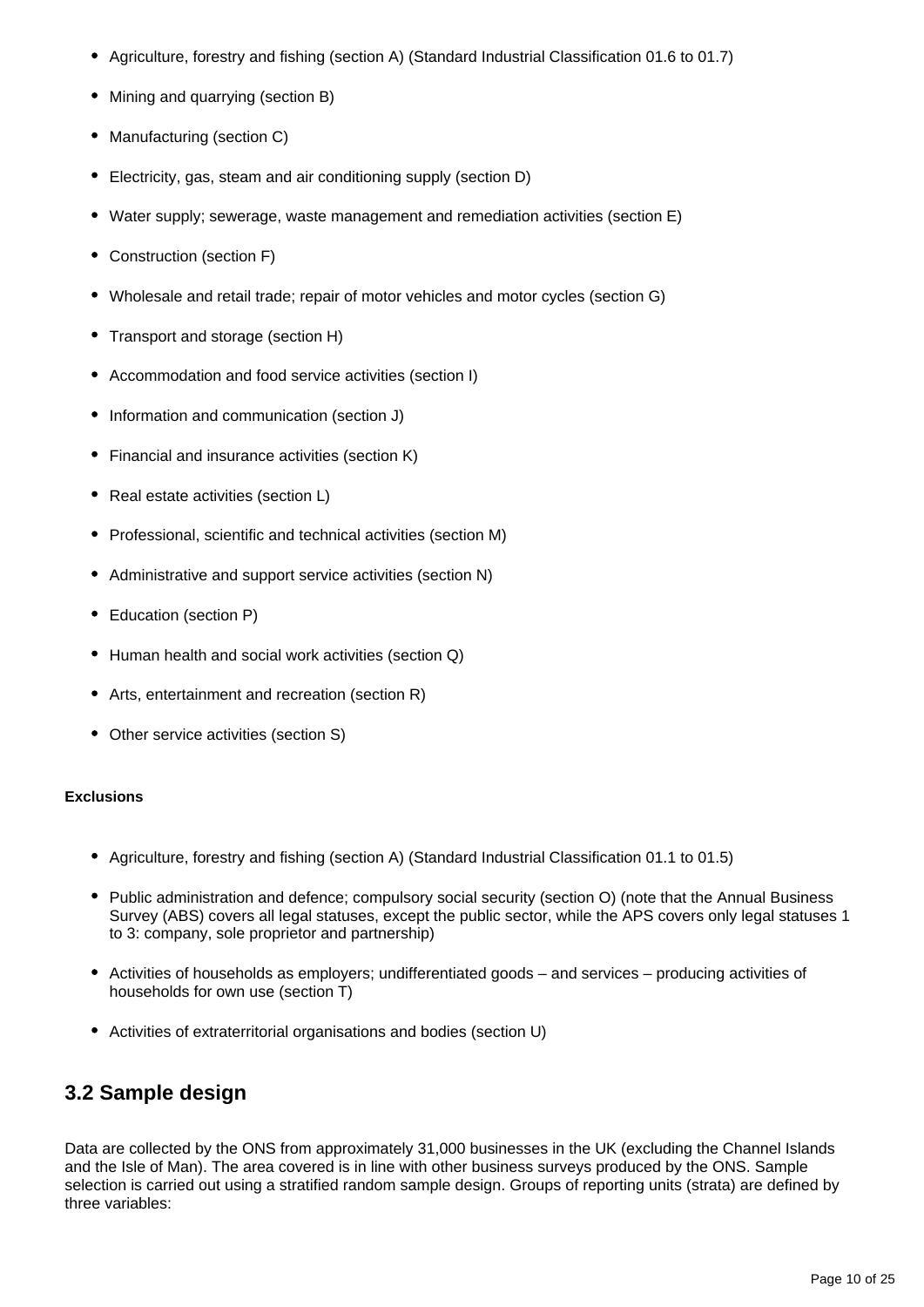- employment size band
- SIC
- geographical region

Sample selection occurs independently for each stratum. When the sample is designed, the size of the sample in each stratum is determined by an algorithm, which distributes the sample amongst the cells to give the lowest estimated variance (uncertainty). This design is significantly more efficient (that is, it gives a much more accurate estimate for the same sized sample) than a simple, unstratified random sample.

The variables defining the strata are:

- $\bullet$  six employment size bands: 0 to 9, 10 to 19, 20 to 49, 50 to 99, 100 to 249, and 250 and over
- industry class: four-digit [UK Standard Industrial Classification 2007: SIC 2007](https://www.ons.gov.uk/methodology/classificationsandstandards/ukstandardindustrialclassificationofeconomicactivities/uksic2007)
- region: England, Scotland, Wales and Northern Ireland

Please note, the APS does not publish to this level of disaggregation.

The sample is designed so that a sample for a stratum will generally be selected for two years and the units in that sample will largely not be reselected for at least two years after that selection. The random sample selection uses permanent random numbers (PRN), a unique nine-digit identifier that is randomly assigned to each unit when it is added to the IDBR. The sample for each stratum is constructed using consecutive PRNs from within that stratum until the sample size required has been reached.

For the APS, each sample is generally selected for two years, and there is a year-to-year overlap of half the sample. That is, in any year, half of the sample will be newly selected, and half will have been selected in the previous year as well. This is illustrated in Table 3, for a sample of four units taken from a stratum containing 10 units (note that these are not real PRNs). This design means that, for half the sample, returns are available from the same businesses in consecutive years, and this helps to maintain the quality of editing and validation, imputation and outlier detection (see Section 5 for more information).

#### **Table 3: Example of permanent random numbers sampling method**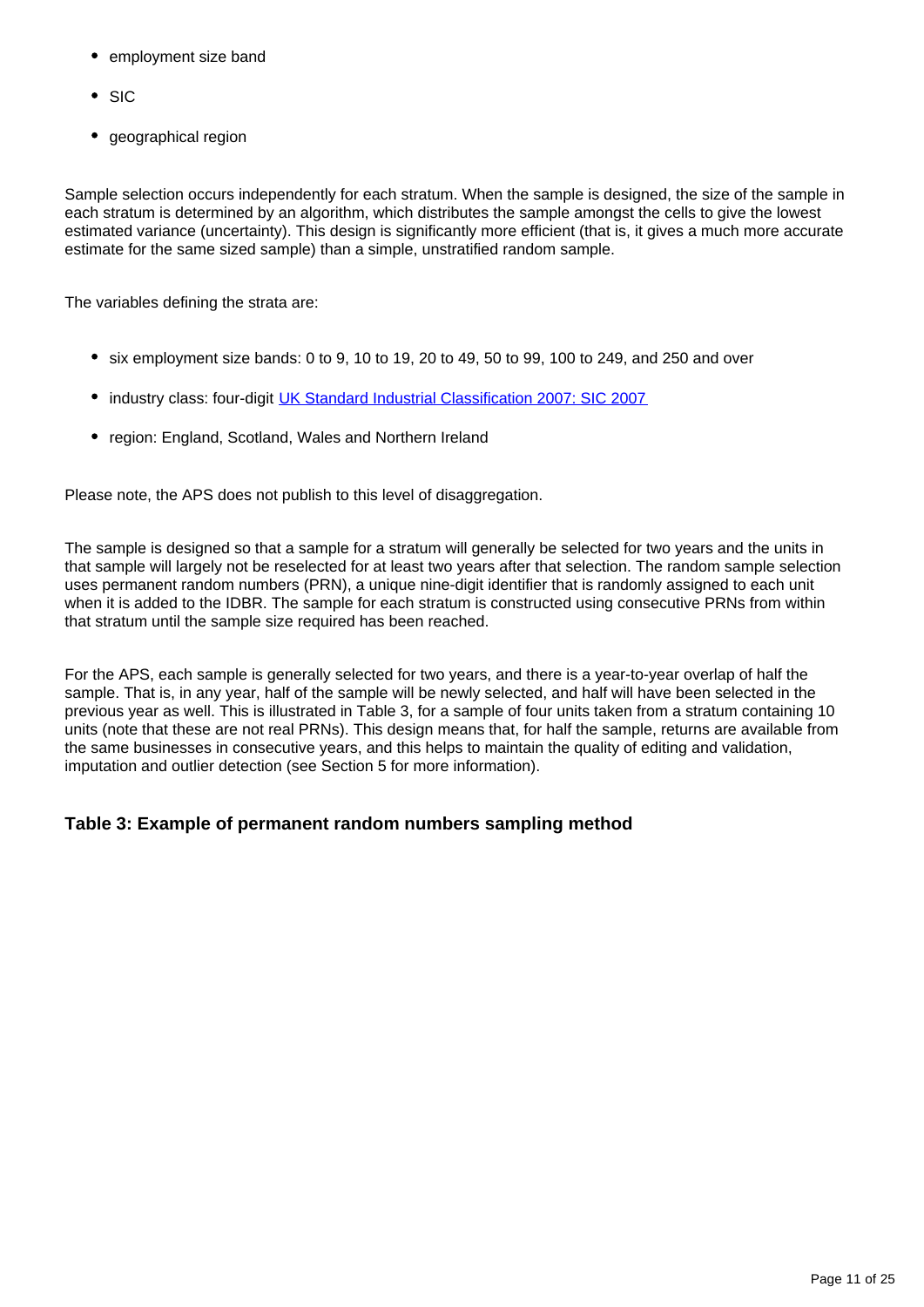| Year 2 Year 3<br>Ƴear 1 |                                             |                |  |  |  |
|-------------------------|---------------------------------------------|----------------|--|--|--|
| 843*                    | 843                                         | - 843          |  |  |  |
| 1,390                   |                                             | 1,390    1,390 |  |  |  |
|                         | 2,639    2,639    2,639                     |                |  |  |  |
|                         | $2,718$   2,718   2,718                     |                |  |  |  |
| 2,817∥                  | $2,817$ 2,817                               |                |  |  |  |
|                         | $3,445$ $\parallel$ 3,445 $\parallel$ 3,445 |                |  |  |  |
|                         | 4,824   4,824   4,824                       |                |  |  |  |
|                         | $5,685$ $\parallel$ 5,685 $\parallel$ 5,685 |                |  |  |  |
|                         | $5,824$   5,824   5,824                     |                |  |  |  |
| 7,208                   | $\parallel$ 7,208                           | ∥ 7,208        |  |  |  |

#### **Source: Office for National Statistics**

#### **Notes:**

1. The asterisk (\*) signifies that these units were selected in this year.

#### **Download this table**

[.xlsx](https://www.ons.gov.uk/file?uri=/businessindustryandtrade/business/businessservices/methodologies/annualpurchasessurveytechnicalreport/table3.xlsx)

Table 3 shows that in the first year, units 843, 1,390, 2,639 and 2,718 were selected. In the second year, the first two units were dropped (843 and 1,390) and the last two units were retained (2,639 and 2,718). Additionally, two new units were added into the sample (2,817 and 3,445). This process was then repeated for the third year. When the last PRN in the stratum is reached, selection rolls around to the smallest again.

However, there are a few exceptions to this design. If a selected unit then moves to another stratum, for example, by changing SIC classification (see Section 3.1), then it may be selected for a second two-yearly period. Also, if there are fewer units within a stratum, the likelihood of consecutive selection will increase. For these reasons, there is never a guarantee that a business will only be selected for two years.

A further exception arises for the strata within the largest and smallest employment size bands.

For the largest size bands, containing businesses with employment of 250 or more, all the enterprises are selected every year. This is because these strata tend to have fewer enterprises in them, and yet, as they are large enterprises, they are dominant respondents to estimated total values. Including all the largest enterprises significantly reduces uncertainty on the estimated total values.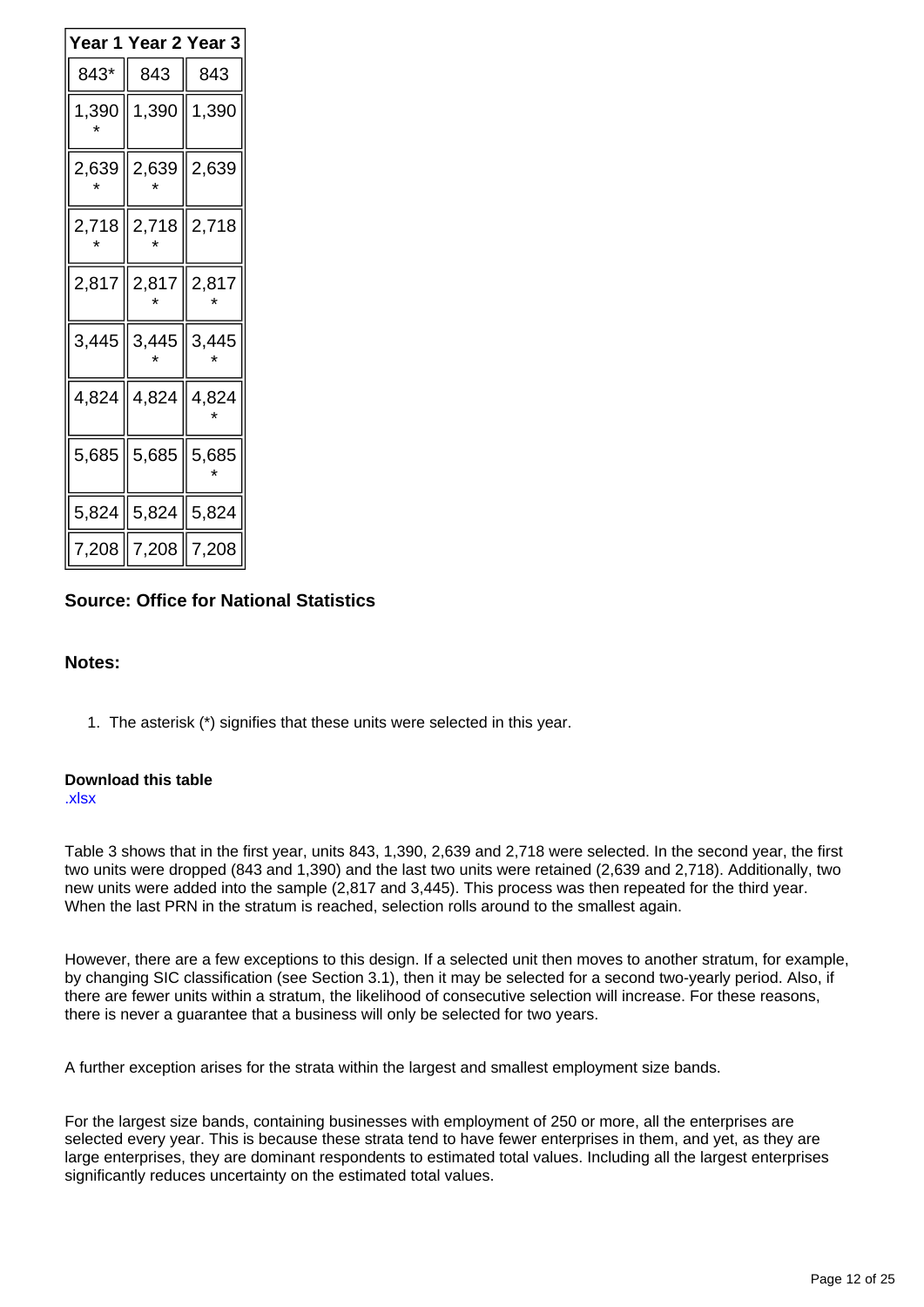For most businesses with employment of 0 to 9, Osmotherly rules apply. These rules state that when a business with 0 to 9 employment has been selected in a survey, it will only be selected for a single year and it will not be reselected for at least three years following selection (provided they complete and return the questionnaire). There are a few exceptions to these rules, but in general, they are implemented to reduce the burden on small businesses, which may not have much resource for completing survey questionnaires.

## <span id="page-12-0"></span>**4 . Data collection**

## **4.1 Timetable of questionnaire dispatch**

Questionnaires are sent to collect information from businesses relating to the previous 12 months, which is known as the reference year. The questionnaires are required to be returned to the Office for National Statistics (ONS), in a pre-paid envelope, within six weeks.

Approximately 31,000 businesses are selected to receive the Annual Purchases Survey questionnaire. In the 2015 reference year, the sample was split into two tranches for dispatch (around 50% in each). The first dispatch was sent out in February 2016 (Tranche 1) and the second was sent in May 2016 (Tranche 2). From the 2016 reference year onwards, questionnaires were sent in one dispatch (in the February after the reference year).

## **4.2 Welsh questionnaires**

The ONS Welsh Standards give an option for Welsh business respondents to request a Welsh language version of the questionnaire. This option is clearly shown and written in Welsh on the front page of the Annual Purchases Survey questionnaire. For example, there were eight Welsh forms requested in 2017.

## **4.3 Euro respondents**

Respondents who prefer to provide their purchases values in the Euro currency are provided with a Euro questionnaire upon request. For example, there were 19 Euro forms requested in 2017.

These responses are converted to pounds sterling  $(E)$  using the *[universal currency converter](http://www.xe.com/)*.

## **4.4 Expected questionnaire receipt**

To meet the minimum accuracy standards required by users, the Annual Purchases Survey (APS) response rate target is 75% by the November following the reference year. For large businesses (those with employment of 250 or more), the minimum response rate required is 90%.

The ONS also has specific targets for the most economically important businesses that are selected to complete the APS. These economically important businesses are referred to as "key respondents" and are those businesses that are important to either an industry or a specific product. The targeted response rate for "key respondents" is set at a minimum of 95% but the ONS strives to achieve 98%.

Table 4 shows the response rate obtained for the 2015 reference period. If you are interested in the response rates for another period, please see the relevant statistical publication.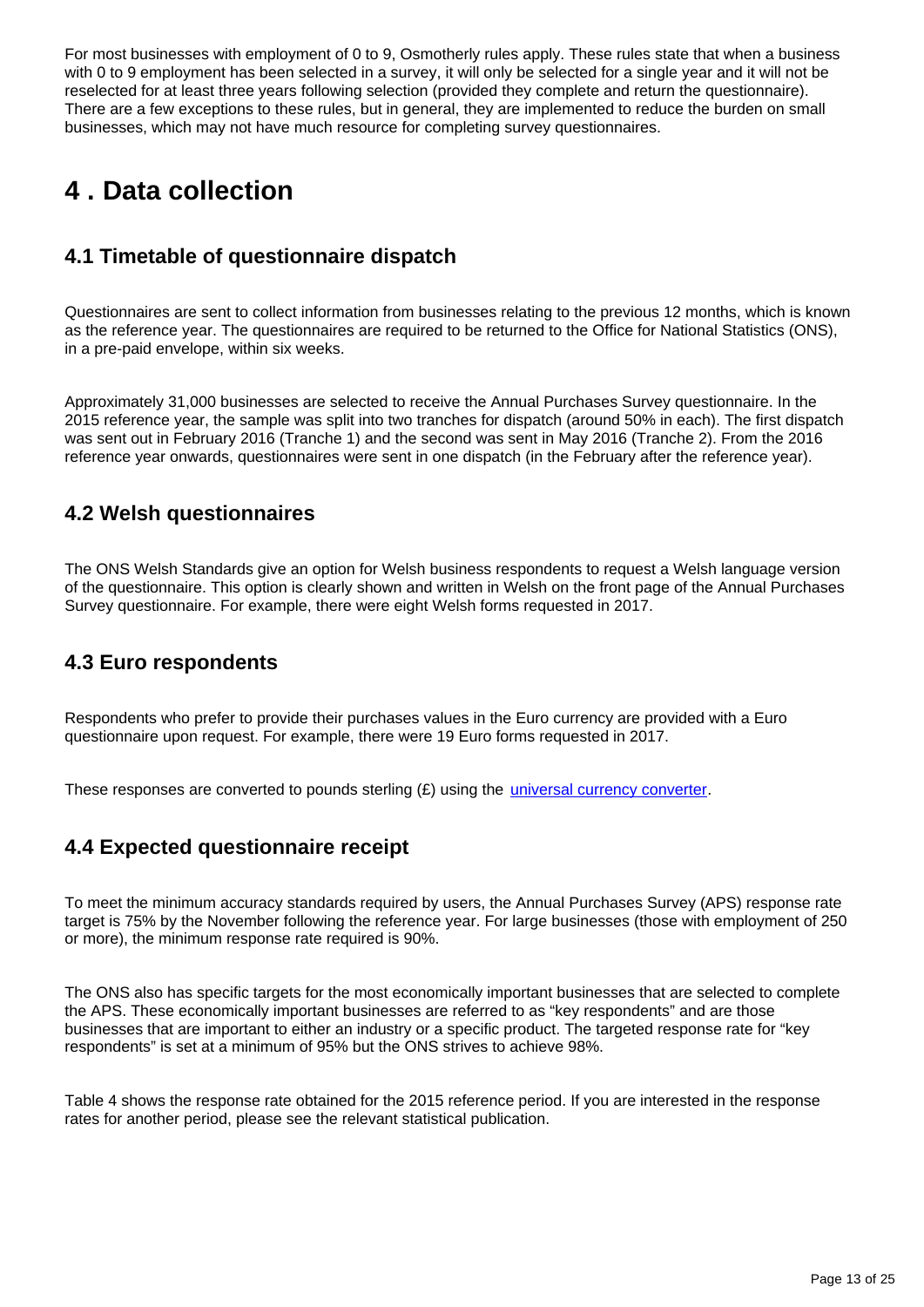| $0 - 9$   | 13,712 | 10,860 | 8,723  | 79.2 |  |
|-----------|--------|--------|--------|------|--|
| $10 - 19$ | 2,743  | 2,250  | 2,005  | 82   |  |
| 20-49     | 3,395  | 2,732  | 2,530  | 80.5 |  |
| 50-99     | 2,066  | 1,666  | 1,523  | 80.6 |  |
| 100-249   | 1.818  | 1,472  | 1,352  | 81   |  |
| $250+$    | 7,379  | 6,640  | 6,360  | 90   |  |
| Total     | 31.113 | 25.618 | 22.493 | 82.3 |  |

#### **Sizeband Selected Returned Cleared Returned (%)**

Source: Annual Purchases Survey, Office for National Statistics

## **4.5 Reminder letters**

Up to two reminder letters are sent to businesses who have not returned a completed questionnaire by the end of April.

All non-responders with employment of 1,000 or more are sent a Chief Executive Letter (CEL), and a duplicate questionnaire, rather than a second reminder as their impact on provisional estimates is the greatest. The CEL is a stronger reminder to inform the chief executive or managing director that the business has not responded and is a reminder of the legal requirement to respond. The CEL further outlines the non-compliance penalties prior to any enforcement procedures.

## **4.6 Response chasing**

During the data collection period, the APS response rates for returned questionnaires are monitored regularly. A manual exercise is undertaken during the data collection cycle to identify industries with low response rates.

Telephone response chasing starts after the second reminders have been dispatched (start of June) and continue, if necessary, up to the final result run (November following the reference year). It is intended to encourage the completion of the questionnaire and address any respondent issues in a timely and efficient manner, which all leads to the production of a quality output.

## **4.7 Enforcement strategy**

The APS carries out enforcement action under the **Statistics of Trade Act 1947**. Enforcement action is used to maintain response rates, and hence the quality of the survey. It is used only as a last resort, after attempts to encourage businesses to complete the survey following telephone calls and reminder letters.

If enforcement action is carried out, the business will be issued with a summons to court. If this happens, the business can still choose to respond to the survey, and the case will be withdrawn. This option is only allowed once. If the business becomes subject to enforcement a second time the business will be prosecuted. Businesses can be fined up to a maximum of £2,500 for non-response.

## <span id="page-13-0"></span>**5 . Converting respondent data into published estimates**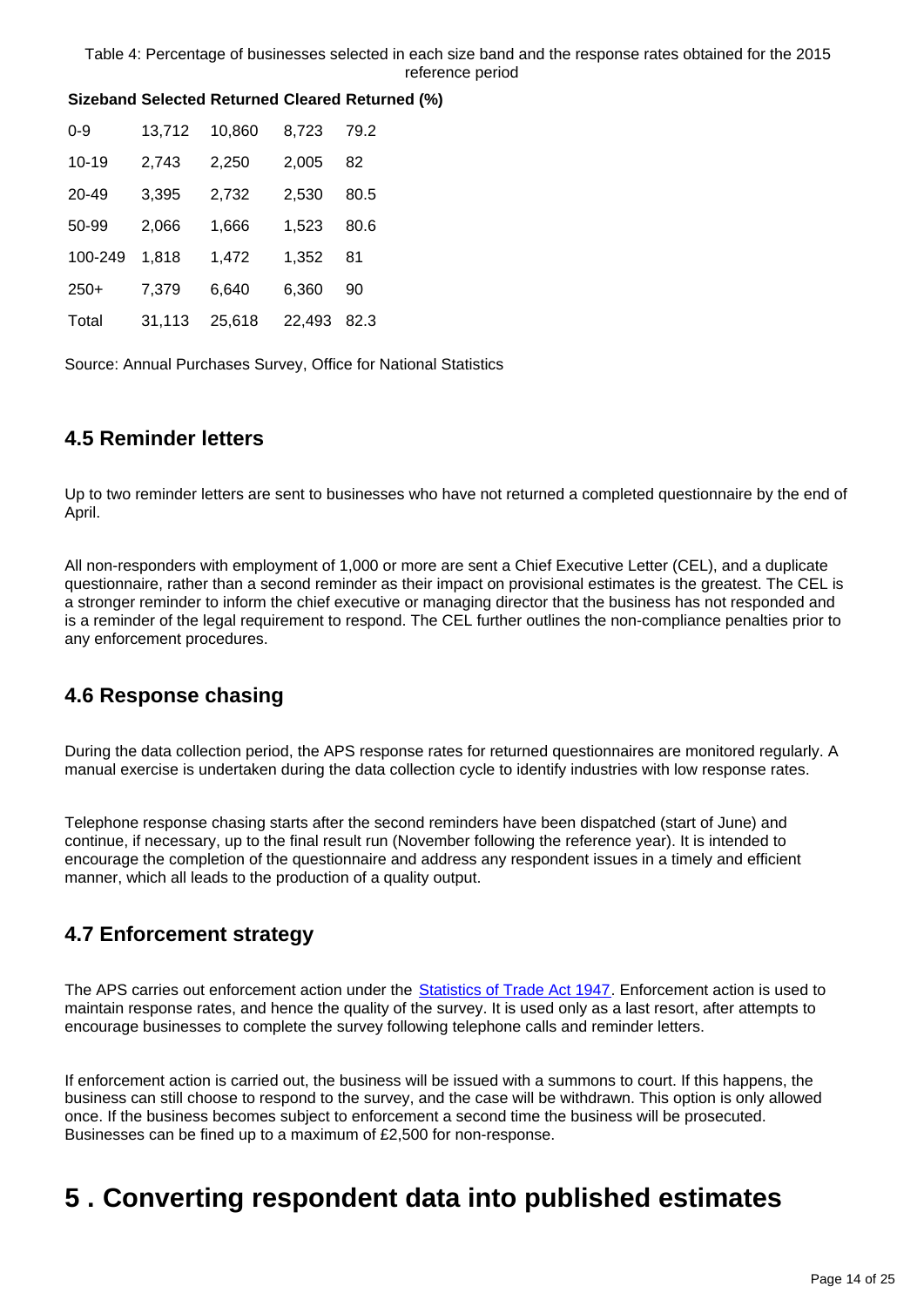## **5.1 Editing and validation**

Questionnaires are sent to businesses by post, along with detailed instructions on how to complete and return them. When responses are received, they are entered into the processing system electronically. The questionnaires go through different phases of cleaning and processing to improve data quality:

Step 1: Questionnaires are electronically scanned into the data store.

Step 2: Data are then transferred to the processing system. Initial structural validation checks are carried out on the returned data.

Data will fail these structural validation checks if (for example):

- the reference already exists for that reference period (duplicate records)
- the questionnaire is not complete (not all pages of the questionnaire have been returned)
- more than one copy of the same questionnaire page had been returned
- an unknown product reference is returned (the product reference returned is not present in the survey selection file)

Step 3: Once the structural validation checks have been completed and any failures have been dealt with, returned data are passed through a further set of validation checks.

Data will fail these validation checks if (for example):

- components of the questionnaire do not add to the reported totals
- the returned dates fall outside of the determined thresholds
- the returned data contain negative values
- data are not returned where a question is compulsory
- for the 2016 reference period onwards, if a large change year-on-year is identified (for example, if a business' total intermediate consumption figure increases or decreases by 20% from one year to the next)

Step 4: Following these automatic editing and validation check, manual quality assurance of the data is conducted. As a final quality assurance of the data, high-level aggregates are sent to experts in other government departments as part of peer appraisal (for example, the Department for Business, Energy and Industrial Strategy (BEIS)).

## **5.2 Imputation**

Imputation techniques are used to estimate the value of missing data due to non-response, whether partial (item non-response) or full (unit non-response). Item non-response occurs when a business returns a value for its section total (for example, total amount spent on energy, water and waste) but is unable to break the total down to a product level. Unit non-response occurs when a business does not respond to the questionnaire at all.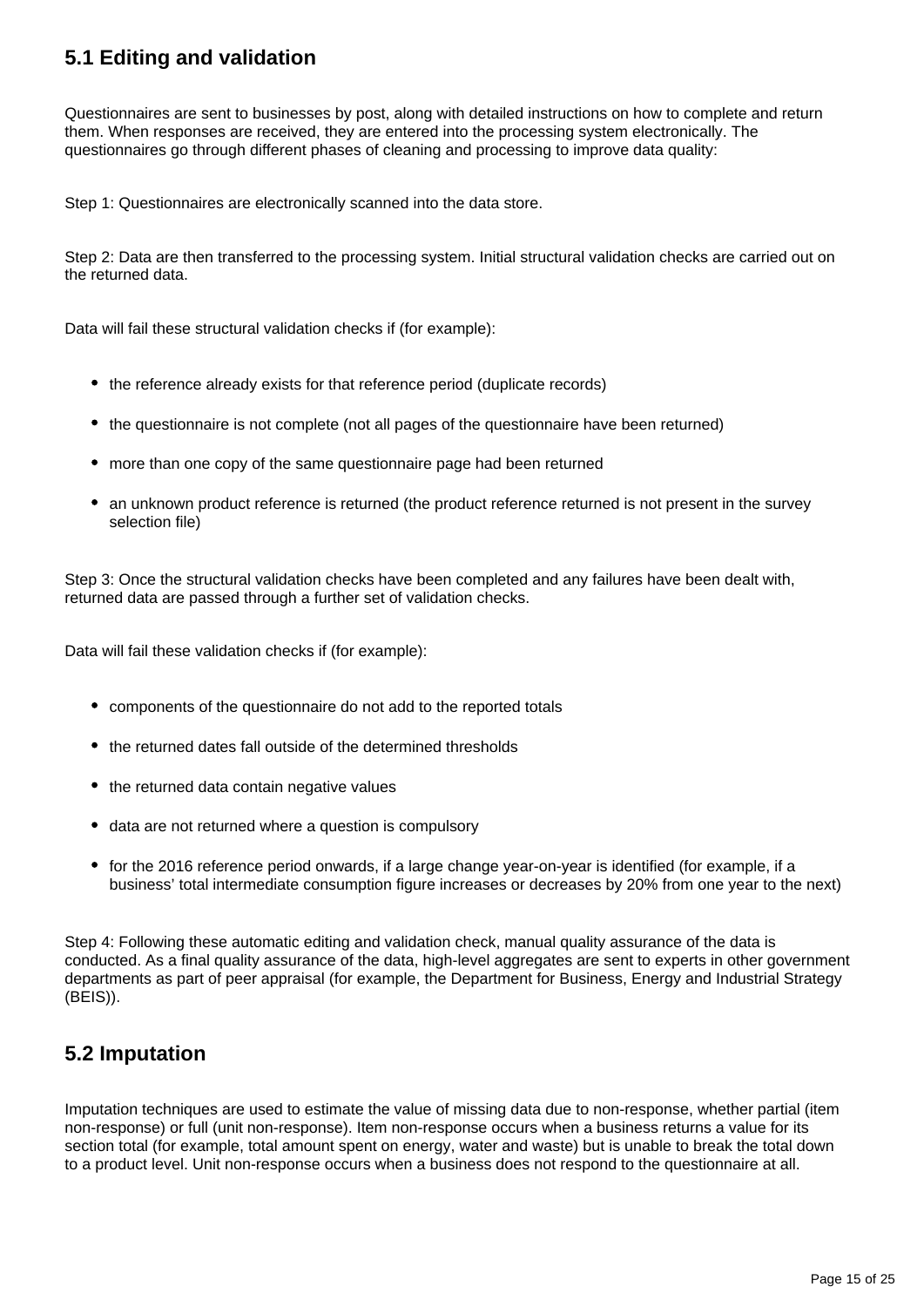Imputation is designed to give better results than deletion, in which all subjects with any missing values are omitted from the analysis. This is important because a suitable level of accuracy needs to be achieved (see Section 4.4).

A review into the imputation techniques was conducted to strengthen the way the APS estimates for missing values. Imputation methods usually require the previous year's data to assign a methodologically sound figure for making these estimates. As the APS was new for the reference year 2015, there were no previous results to calculate these imputations from. Therefore, different imputation methods were used for reference year 2015 and reference years 2016 and onwards, because previous data were now available from this reference period.

#### **Approach for 2015 reference period**

#### **Unit non-response**

For non-responding large businesses (those with employment of 250 or more), the figures were constructed using the relevant business' Annual Business Survey (ABS) data. Data collected for the ABS cover business transactions, including a comparable figure of intermediate consumption, which is a good estimator of the overall figure collected as part of the APS.

This total intermediate consumption figure from the ABS was then split out into the various components needed by the APS by imputing based on similar businesses. This is calculated using information from businesses who responded to the APS who fall within the same industry group as the non-responding business. The "average" proportion across these businesses for each component is then applied to the non-responding business' data.

For non-responding small businesses, imputation was not carried out, and totals were estimated using weighting (see Section 5.3 for a discussion of weighting).

#### **Item non-response**

For businesses that could provide section totals but could not break them down into product-level detail, product breakdowns were used from a randomly selected similar business.

#### **Approach for 2016 reference period onwards**

#### **Unit non-response**

For large businesses (250 employment or more) that have responded in the previous reference period, unit nonresponse can be imputed for. This uses the business' data from the previous reference period, and an average growth, to impute the missing data in the current reference period for the business. This method, called the "ratio of means" technique, is explained in this section.

The ratio of means technique assigns each business with an imputation class (a group of similar businesses), which are based on the two-digit standard industrial classification and employment brackets of 0 to 99 and 100 and over. Businesses in the imputation class that have responded in both the previous and current period will be used to calculate an "imputation link".

The imputation link is calculated as follows:

$$
R_{class,t}\ =\ \frac{\sum \textit{class }y_{i,t}}{\sum \textit{class }y_{i,t-1}}
$$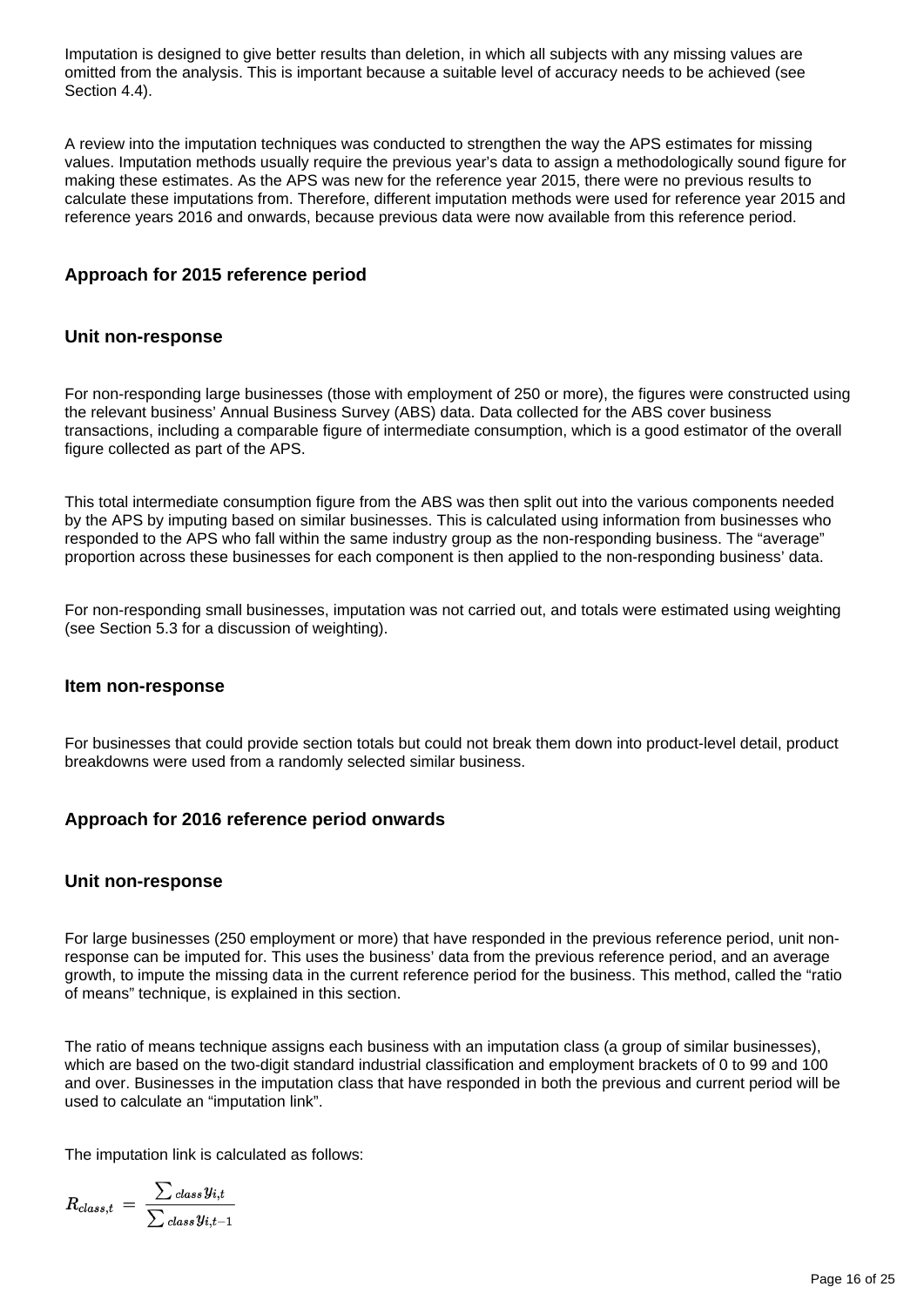where:

- class is the set of all businesses in the imputation class that have a response at both time t and t-1 (the previous and current year)
- $y_{i,t}^{\vphantom{\dagger}}$  is the section total for business *i* in the current period
- $V_{i,t}$  is the section total for business *i* in the previous period

The section total for business  $\chi$  is imputed as follows:

$$
{\hat y}_{j,t} \, = R_{class,t} \, \times \, \, y_{j,t-1}
$$

The component values in the section for business *i* are imputed as follows:

$$
{\hat y}_{j,k,t} \, = R_{class,t} \, \times \, \, y_{j,k,t-1}
$$

where:

 $\mathcal{Y}_{j,k,t\text{-}1}$  is the value of purchases for product  $\mathit{k}$  in the previous year.

It is important to note:

- only returned values are used in the calculation of  $R_{class,t}$  imputed values are excluded
- the link is applied to returned values for the previous year, or imputed values that were imputed using this method in the previous year

For non-responding small businesses, the same weighting method as the 2015 reference period was used.

#### **Item non-response**

When a business has provided us with a high-level total for each of energy, goods and services, but cannon't break it down in to detailed products, then the breakdown will be automatically imputed based on other similar businesses.

For a product  $k$ , and a given imputation class, the proportion of a section total that it will be assigned is calculated as follows:

$$
p_{class,k,t} \ = \ \frac{\sum \textit{class } y_{i,k,t}}{\sum \textit{class } y_{i,t}}
$$

where:

- $\bullet$  class is the set of businesses that have provided a breakdown for the section at time t
- $V_{i,k,t}$  is the value of purchases for product  $k$  for business  $i$  at time  $t$
- $V_{i,t}$ is the section total for business *i* at time *t*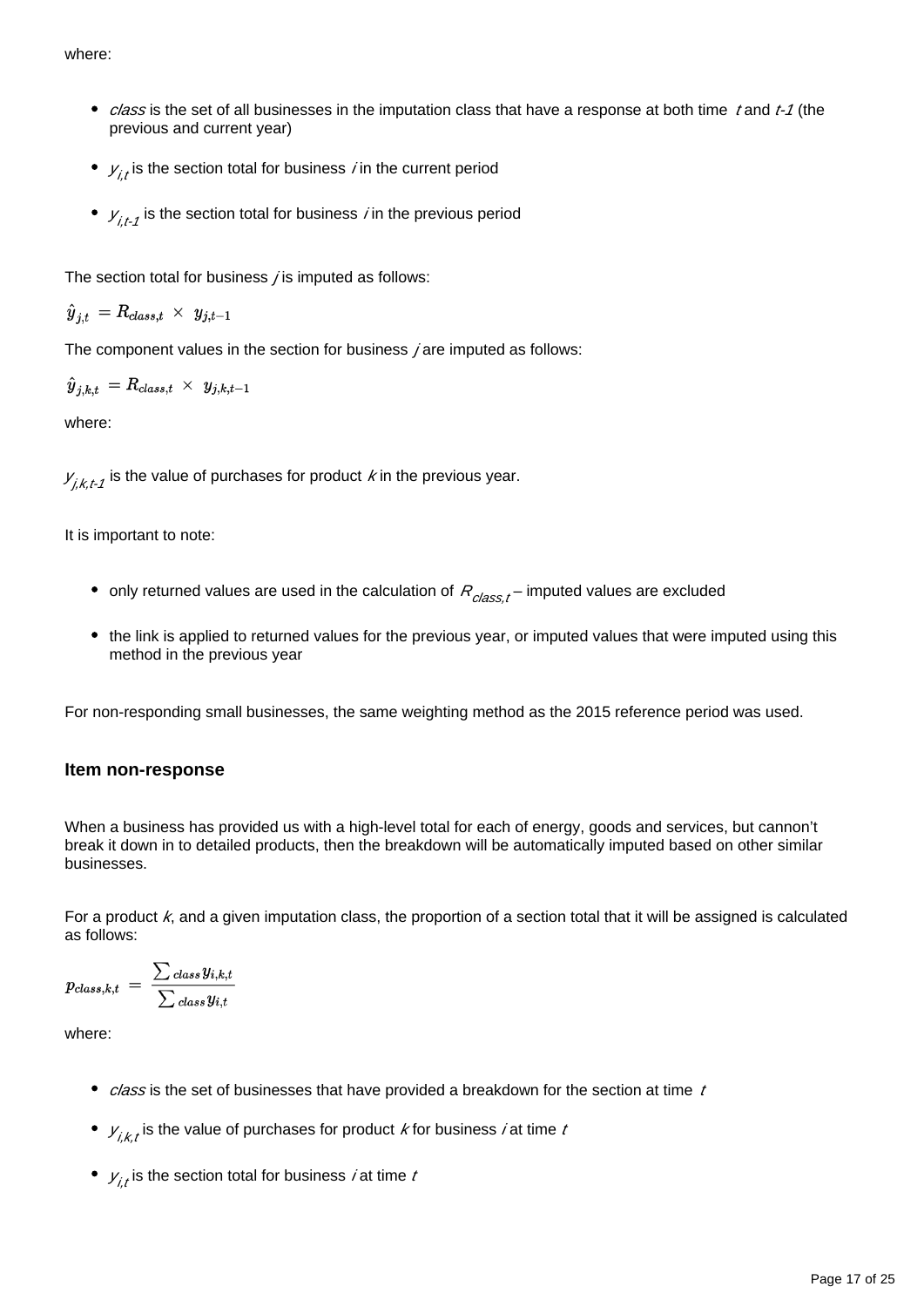The imputed value of purchases for business *j* for product  $k$  is calculated as:

 $\hat{y}_{j,k,t} = p_{class,k,t} \times y_{j,t}$ 

## **5.3 Estimation of totals**

It is not possible to collect data on every UK business every year (a census), because:

- the burden on businesses would be too great
- the cost of running such a census would be prohibitive
- a well-designed sample survey can produce better estimates than a census with a poor response rate

Therefore, the APS collects information from a sample of the UK business population each year. The sample design is described in Section 3.2. This section describes how returns from the sample are used to estimate totals for the whole population.

#### **Weighting**

To calculate the estimates for an entire population from data collected from a sample, the APS uses standard statistical weighting methods. Specifically, the results received from the sample are multiplied by three weights:

- the design weight, known in ONS as the a-weight
- the calibration weight, known in ONS as the g-weight
- the o-weight or outlier weight

#### **Design weight**

Known in ONS as the a-weight, this accounts for the sample design so that a business' probability of selection is properly reflected. So, for example, a business with a small probability of being selected for the survey will have a large design weight.

#### **Calibration weight**

Known in ONS as the g-weight, this makes a correction for an unrepresentative selected sample. For example, in a random selection of five businesses out of a population of 10, it is possible that the five businesses selected are, by chance, towards the upper boundary of the employment size band, as opposed to an even distribution of businesses across the size band. If no correction is made, the population total would be over-estimated.

Auxiliary information, that is information not collected by the survey, which acts as a proxy for the variable of interest, is used to correct for this effect. The weight is the ratio of the actual population total for the auxiliary variable to the population total estimated from the sample's auxiliary variables is calculated. For the APS, the auxiliary variable is the employment value found on the IDBR.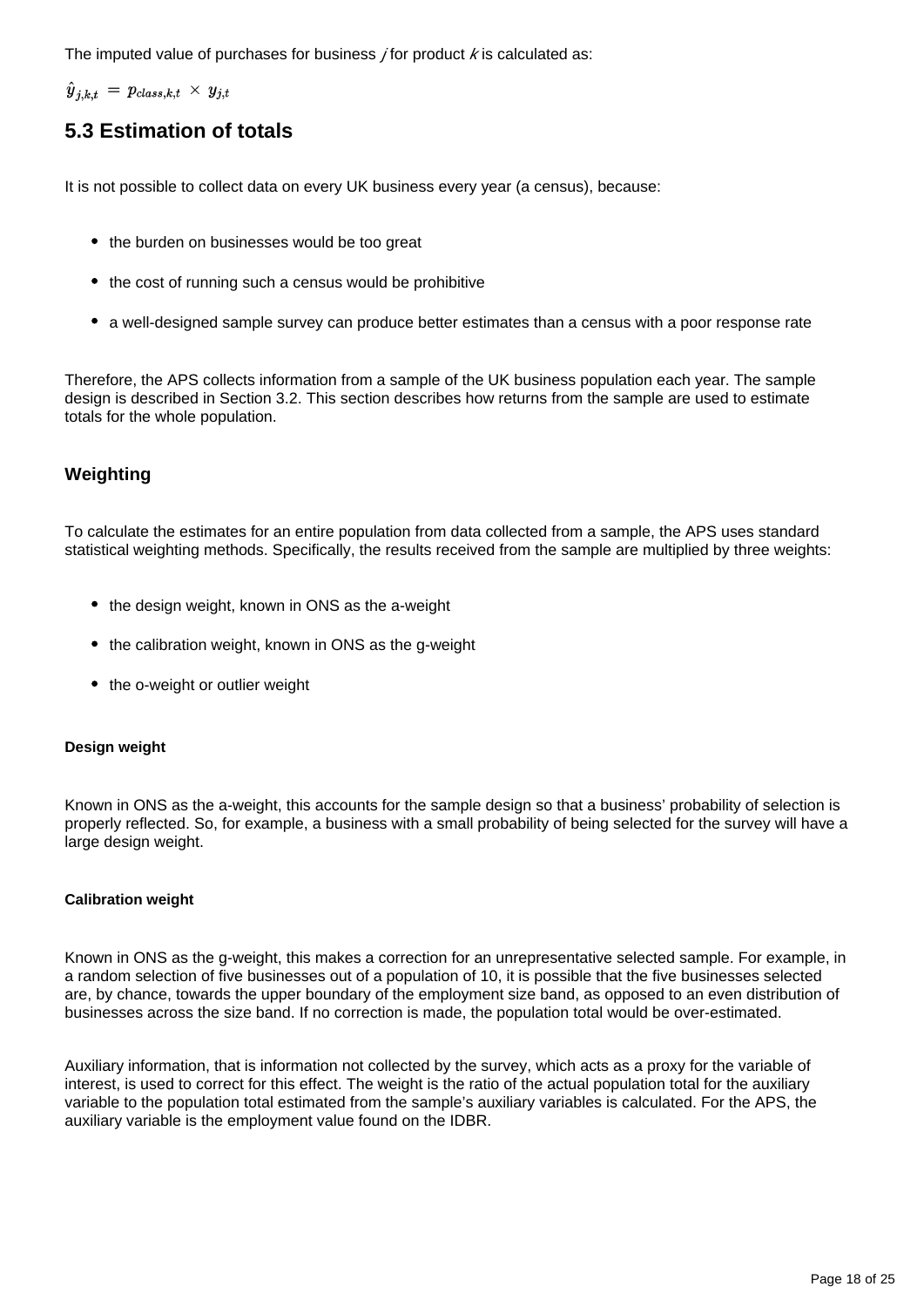The o-weight, or outlier weight, identifies potential outliers in the sample, reducing them in line with comparable businesses from the same cell. For example, businesses reporting intermediate consumption much higher than similar businesses of the same size and within the same industry, would be reduced in line with these to reduce volatility in the overall population estimate. These are weighted at product level.

The weighted value is then calculated as:

weighted value = returned value of the variable  $\times$  a - weight  $\times$  g - weight  $\times$  o - weight

Estimates of population totals are then found by simply summing the weighted values across the whole sample.

#### **Calculating the a-weights**

The a-weight is calculated for each stratum in the sample, which is a group of businesses defined by their size and industry (see Section 3.2). In its simplest form, the a-weight,  $a$ , for each stratum is calculated as:

$$
a\,=\,\frac{N}{n}
$$

where:

- $\bullet$  *N* is the total number of businesses in the cell (the population)
- $\bullet$  n is the number of businesses in the returned sample

For example, to estimate the weight of a pile of fifty 50 bricks, 10 bricks could be weighed. N, the total number of bricks is 50;  $n$ , the sample size, is 10; and a is therefore 50 divided by 10 equals 5.

#### **Calculating the g-weights**

G-weights are calculated for groups of strata within the same industry, but across several size bands. Generally, regions (England, Scotland, Northern Ireland and Wales) are grouped for the calculation of g-weights. These groups are called g-weight bands.

In its simplest form, the g-weight is the ratio between the total of the auxiliary variable estimated from the sample and the actual population total for the auxiliary variable. The g-weight will therefore be greater than one when the total auxiliary estimated from the sample is less than the total auxiliary in the population, and less than one when the total auxiliary estimated from the sample is more than the total auxiliary in the population. If response is representative, all the g-weights should be close to one. The g-weight therefore helps correct for any imbalances in the selected sample that arise through random chance or non-response. This is calculated as follows:

$$
g\,=\,\frac{Top}{(Tsamp\times^{N}/n)}
$$

where: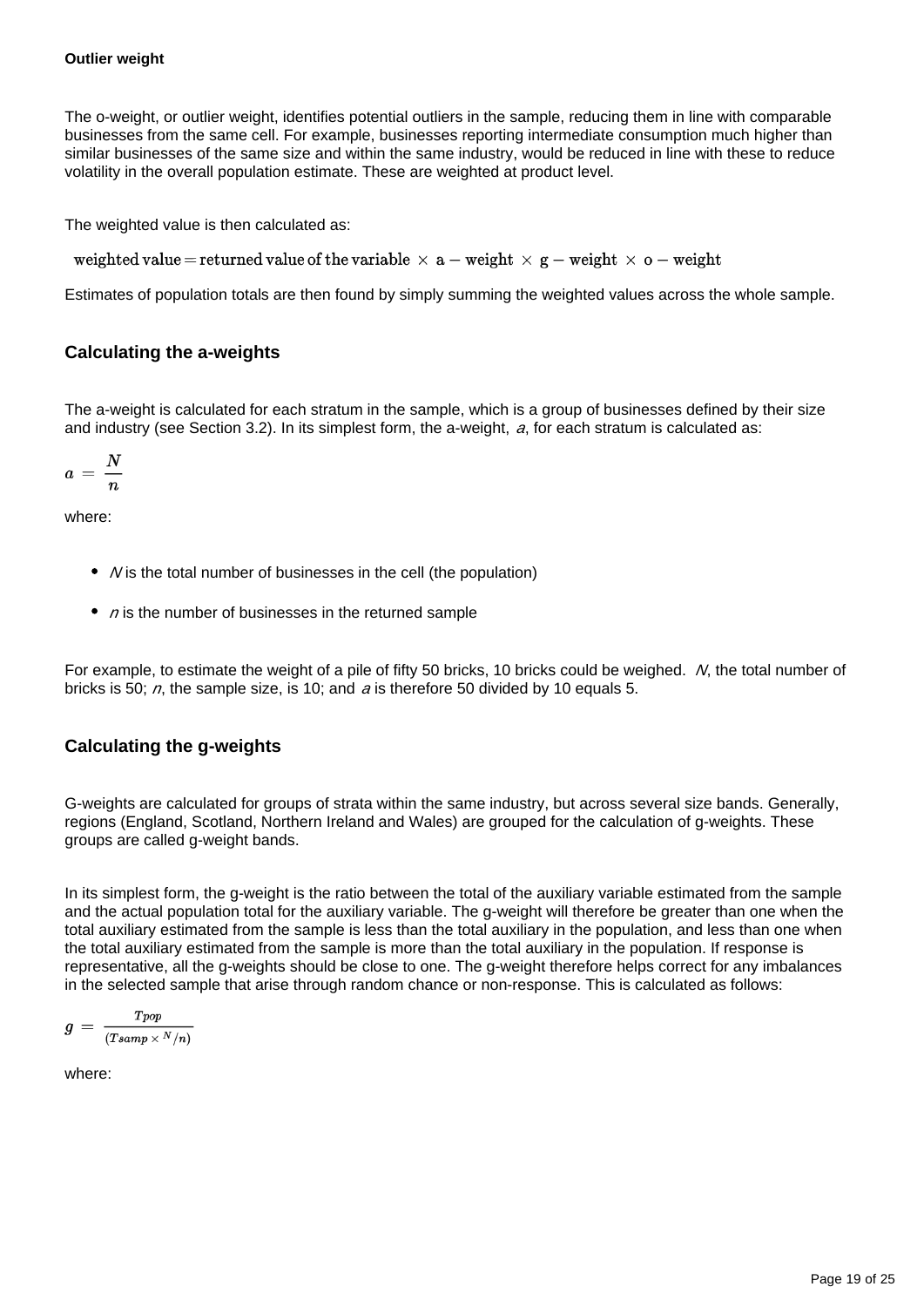- Tpop is the sum of IDBR employment over all businesses in the population
- Tsamp is the sum of IDBR employment over all businesses in the returned sample
- $\bullet$  *N* is number of businesses in the population
- $\bullet$  n is number of businesses in the returned sample
- Tsamp x N/n is the total for the auxiliary estimated from the sample

#### **Calculating the o-weights**

The o-weights are calculated for each product separately, to determine if it represents an outlier or not. The oweights are calculated using L-values, which set the parameters for the returned data, setting an "upper" and "lower" limit of acceptable values, excluding extreme values through winsorisation.

The o-weights are calculated using the L-values to determine an individual weight for each product using the following formula.

For positive returns (  $y_{RI} > 0$ ), the outlier weight for each reference unit for each question (y) should be:

$$
owt_{RU,y}\ =\ \min\left[1,\,\left(\frac{1}{a_{RU}g_{RU,y}}\right)\,+\,\left(\frac{1}{y_{RU}}\right)\,\left(\beta_c x_{RU}\,+\,\frac{Lpos}{a_{RU}g_{RU,y}\,-\,1}\right)\,\left(1-\frac{1}{a_{RU}q_{RU,y}}\right)\right]
$$

For zero returns ( $y_{RU} = 0$ ), the outlier weight should be calculated as:

$$
owt_{RU,y} \, = \, 1
$$

where:

- *owt* is the o-weight
- $\bullet$  *y* is the question number

*owt<sub>RU,y</sub>* is the o-weight for a given RU for the returned figure for a specific question (  $\,$  *y*).

Weighted values will be calculated as the product of the value for each question and the weight for that record or variable.

## <span id="page-19-0"></span>**6 . Publication and data dissemination**

## **6.1 Publication of the Annual Purchases Survey results**

Estimates from the Annual Purchases Survey (APS) are published on the [Office for National Statistics'](https://www.ons.gov.uk/) website. The first period of collecting data was for the 2015 survey period; these were published as proportions, constrained to the Annual Business Survey (ABS) totals.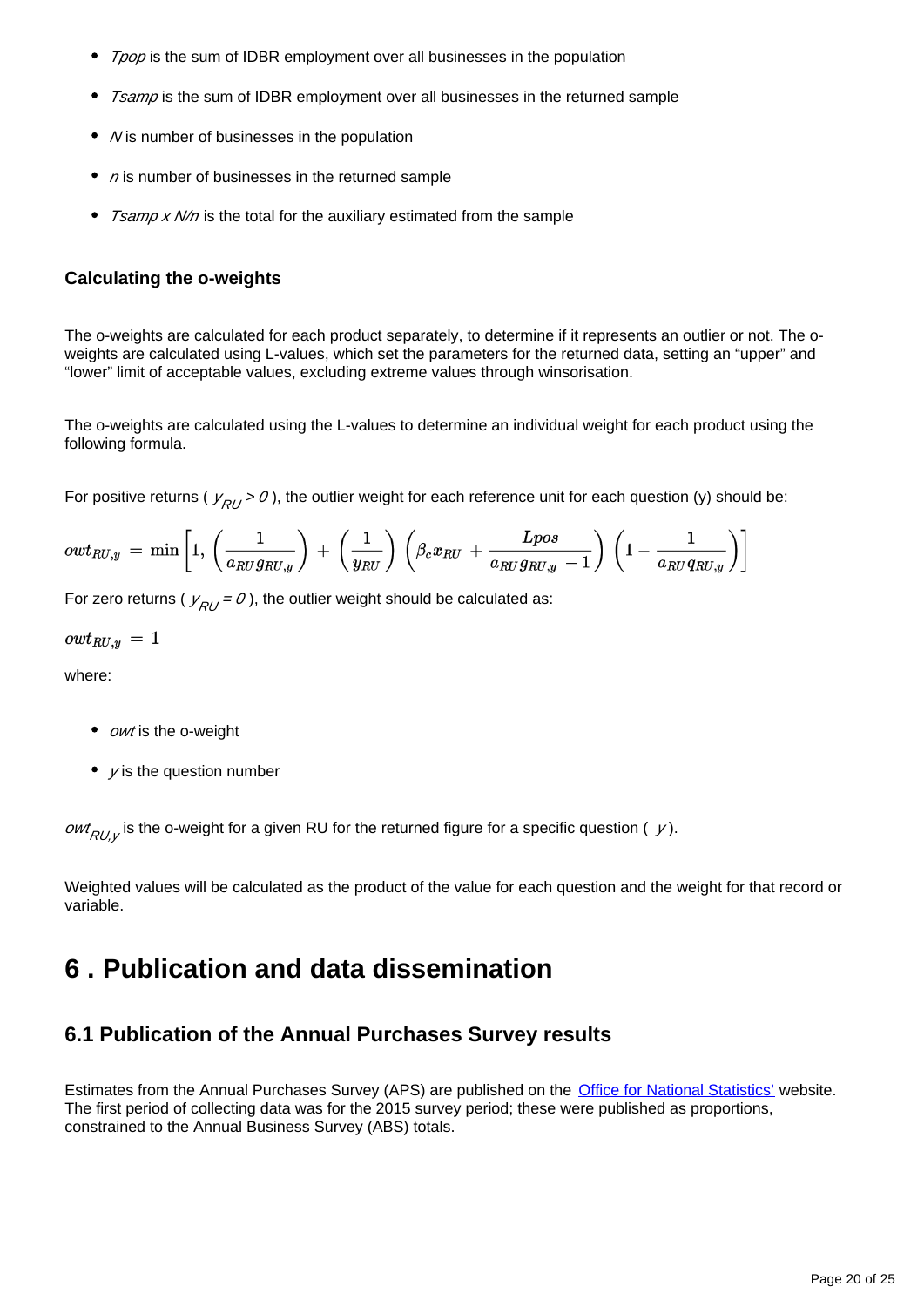Following from the second year of the APS (2016 reference period), the estimates were published as proportions and values constrained to the ABS. These were shown as datasets and were supported by a statistical bulletin. APS data are published constrained to the ABS totals because the ABS is an established survey, which has a much larger sample than the APS (73,000 businesses compared with 31,000 businesses respectively). This therefore provides a more robust estimate at the total intermediate consumption aggregate level and ensures comparability and consistency.

The proposed publication cycle from the 2018 reference period onwards is:

- provisional results are published in the November following the reference period
- final results are published in the April after the provisional results are published

See Section 1.4 for a full timeline of the survey.

The APS publishes industry and product information from approximately 31,000 businesses covering 110 grouped products. Details on these can be found in Section 3.1.

High-level variables included within the publication are the total intermediate consumption, as well as this split into three sections:

- energy, water and waste
- services
- goods, materials and related services

## **6.2 Dissemination of the Annual Purchases Survey results**

Estimates from the APS will be provided to the National Accounts Supply and Use team within the Office for National Statistics. These figures will be included as part of the calculations for the annual supply and use tables. Estimates provided will be consistent with those included within any publication.

## <span id="page-20-0"></span>**7 . Disclosure control and data confidentiality**

## **7.1 Confidentiality protection requirement by law and Government Statistical Service (GSS) policy**

The need to keep records of individuals, businesses or events used to produce official statistics confidential is enshrined in law. However, this does not prevent the release of anonymised or aggregated data.

The [Code of Practice for Statistics](https://www.statisticsauthority.gov.uk/code-of-practice/) and the National Statistician's guidance: [Confidentiality of Official Statistics](https://www.statisticsauthority.gov.uk/code-of-practice/guidance/) provides the Government Statistical Service (GSS) policy framework for official statistics in this regard. The Code of Practice guarantees confidentiality to those who provide private information for the production of official statistics.

Furthermore, the ONS surveys are conducted on behalf of the UK Statistics Authority, and all outputs are subject to Section 39 of the [Statistics and Registration Service Act 2007 \(SRSA\)](http://www.legislation.gov.uk/ukpga/2007/18/contents).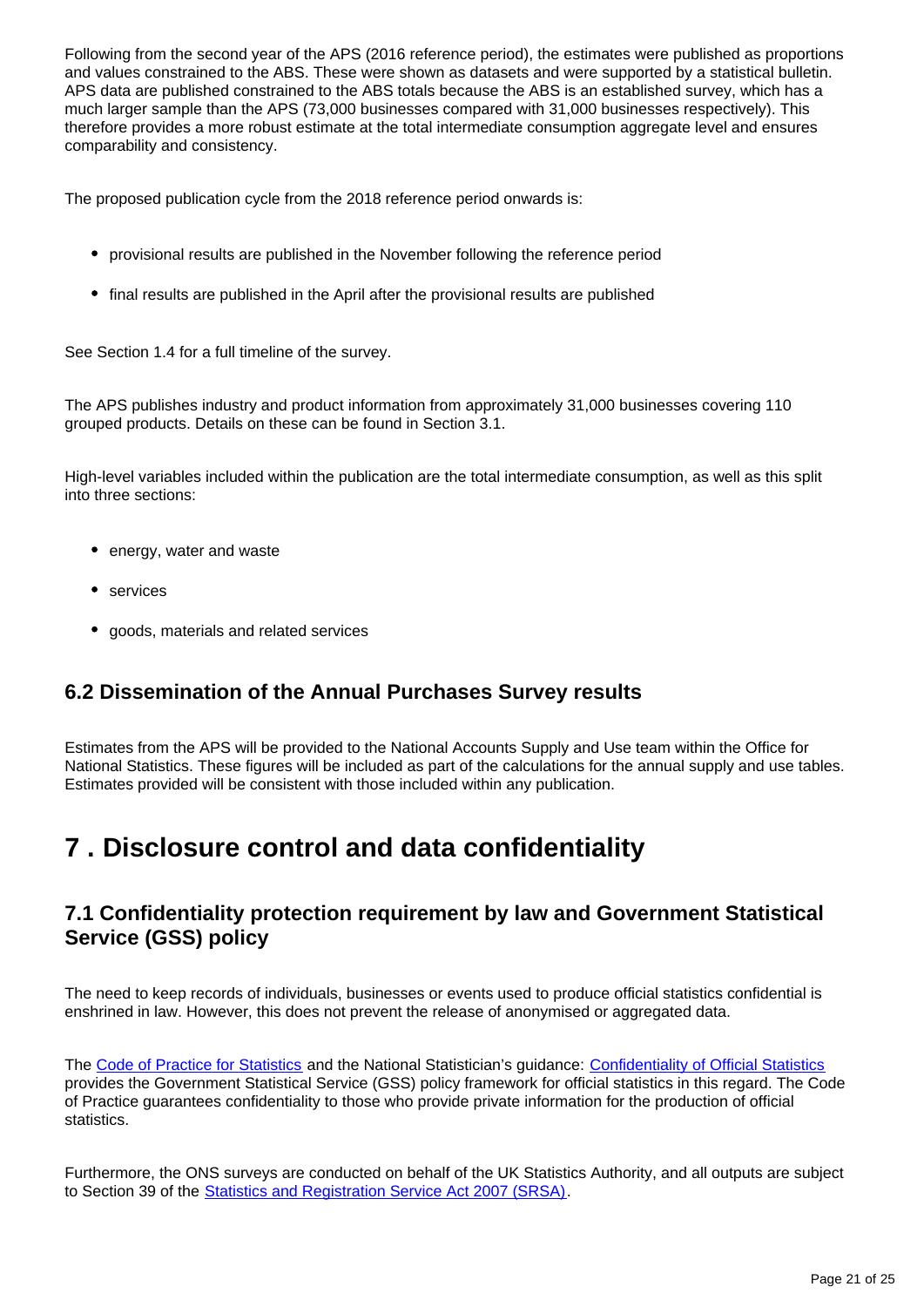Business surveys operating within the UK are governed under the **[Statistics of Trade Act 1947](https://www.legislation.gov.uk/ukpga/Geo6/10-11/39)**. This makes participation in the surveys compulsory, and confidentiality requirements that relate to published data are specific in Section 9 of the act. It also states that tables should not be published that would disclose any information relating to an individual business, unless there is expressed consent in writing from that business. In addition, data should not be published that would reveal the exact number of respondents contributing to a cell if there are fewer than  $n$  respondents, as detailed in Section 7.4.

The Office for National Statistics is now fully compliant with the GDPR regulation.

## **7.2 The ONS confidentiality pledge**

The confidentiality pledge is an assurance of confidentiality given to survey respondents and states:

"All the information you provide is kept strictly confidential. It is illegal for us to reveal your data or identify your business to unauthorised persons."

## **7.3 Statistical disclosure control and the ONS**

The [Statistical Disclosure Control Policy](https://www.ons.gov.uk/methodology/methodologytopicsandstatisticalconcepts/disclosurecontrol) sets out the standards for safeguarding the information provided in confidence to the ONS. "Statistical disclosure control" refers to the methods that reduce the risk that confidential information is published in any official statistics. These methods are applied if ethical, practical or legal considerations require the data to be protected.

Statistical disclosure control involves modifying data so that the risk of identifying individuals is reduced, but at the same time attempts to find a balance between improving confidentiality protection and maintaining an acceptable level of quality in the published data. Statistical disclosure control would be applied to the Annual Purchases Survey (APS) data before publication.

## **7.4 Identifying disclosive data for the Annual Purchases Survey**

The design of the APS means that totals can be estimated for each industry and product. However, these totals are proposed to be aggregated for publication purposes, for example, to all businesses in an industry, or to higherlevel industry groups. Combining totals like this improves the statistical quality of the estimates and reduces the risk of disclosure. It is at the aggregated level that the statistical disclosure control will be carried out. The first step is to identify whether data could be disclosive, that is whether there is a risk that information about an individual business could be identified.

In the discussion in this section, a "cell" refers to an element of a published table, containing the aggregated data (as described previously), not to the sampling strata described in Section 3.2. For tables of total values published by the APS, there are two criteria that must be met for the published value to be deemed non-disclosive. These criteria are:

- $\bullet$  minimum threshold rule: this rule states that there must be at least n reporting units (businesses) in a cell
- $p$ % rule: this rules states that the total contribution of the m largest respondents in the cell aggregated total must be less than  $p$ % of the total in that cell

The values of  $n$ , m and  $p$  should remain confidential. Knowing these values could allow information on individual businesses to be calculated.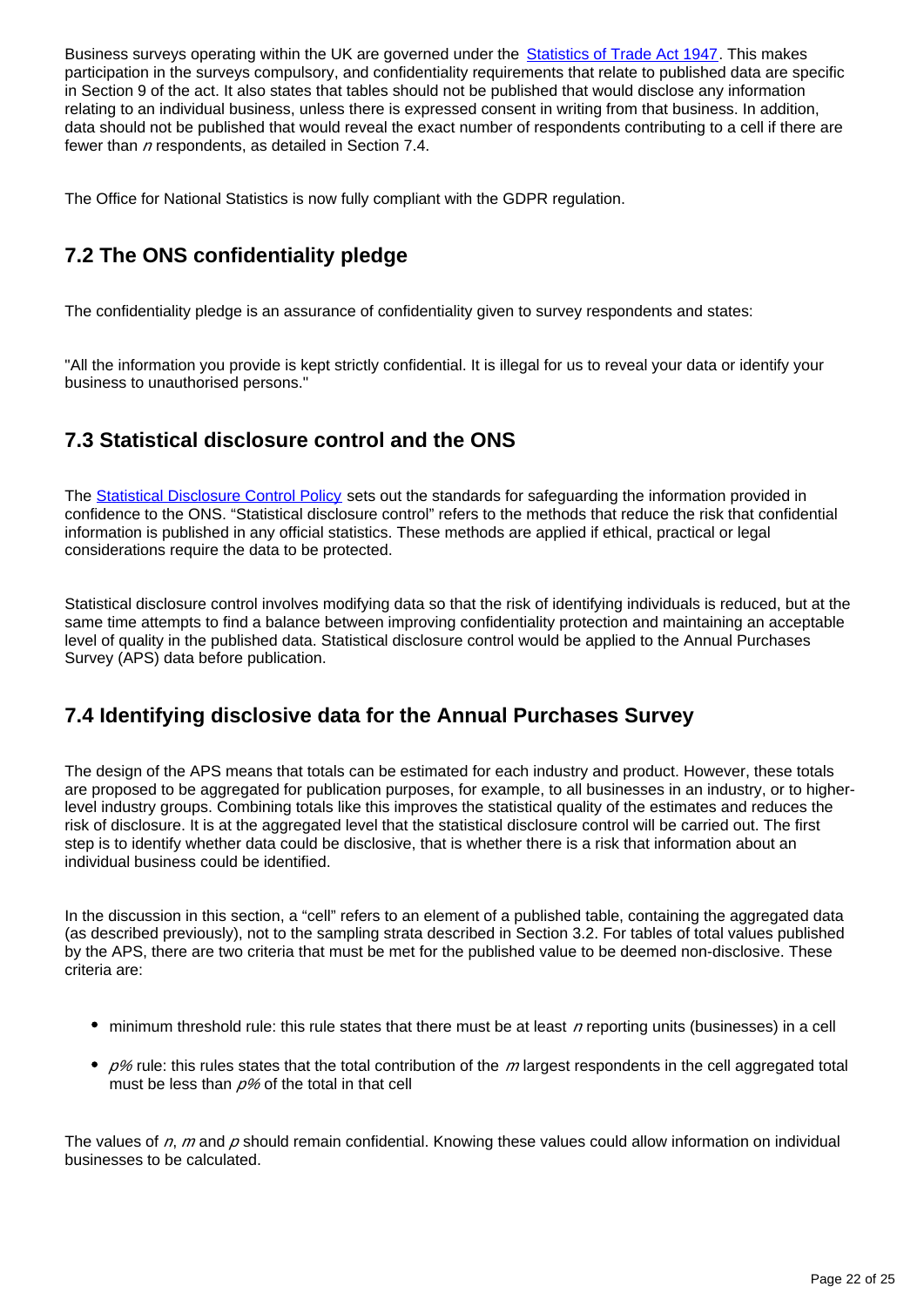In this example, there are 10 businesses in a cell, of which four have returned their total turnover estimates, and  $n = 3$ ,  $m = 1$ , and  $p = 95\%$ .

|                                               |                   |  | Table 5: Example of disclosure control |
|-----------------------------------------------|-------------------|--|----------------------------------------|
| <b>Business</b>                               | A B C D E F G HIJ |  |                                        |
| <b>Total Purchases (£'000s)</b> 20 30 5 1,500 |                   |  |                                        |

Source: Annual Purchases Survey, Office for National Statistics

The following two criteria are applied to the data:

- threshold rule: there are four businesses that have reported values the minimum threshold,  $n$ , is three, so the cell is not disclosive under this rule
- $p$ % rule: total returned turnover of the cell = £(20+30+5+1,500) thousand = £1,555 thousand. Since  $m = 1$ , and the largest respondent is business G, with a total turnover of £1,500 thousand, the percentage contribution of business G to the total turnover in the cell is calculated as follows:

1,500  $\times 100 = 96.5\%$ 

In this case, 96.5% is greater than 95%, so under this rule, the cell is disclosive.

As the cell has not met both criteria, it is identified as a disclosive cell, and disclosure control methods must be applied before the data can be published.

### **7.5 Disclosure control methods**

Standard techniques for controlling statistical disclosure are used for the release of the APS results. These are described in this section.

#### **Cell suppression**

Cell suppression is the standard method used to protect tables with disclosive cells. The disclosive cells are suppressed, that is, they are not published. This is known as primary suppression. Other, non-disclosive cells must sometimes also be suppressed, to prevent the values of the primary suppressed cells from being calculated by subtraction of all the other cells from the total. These are known as secondary suppressions. This is the method used by the APS (and other surveys) to suppress disclosive values.

#### **Merging of cells and cell aggregation**

Cells may also be combined to prevent publication of disclosive data. For example, where there are very few industries in a specific sector a higher industry classification will be used instead. This has not been used for the 2015 and 2016 reference years.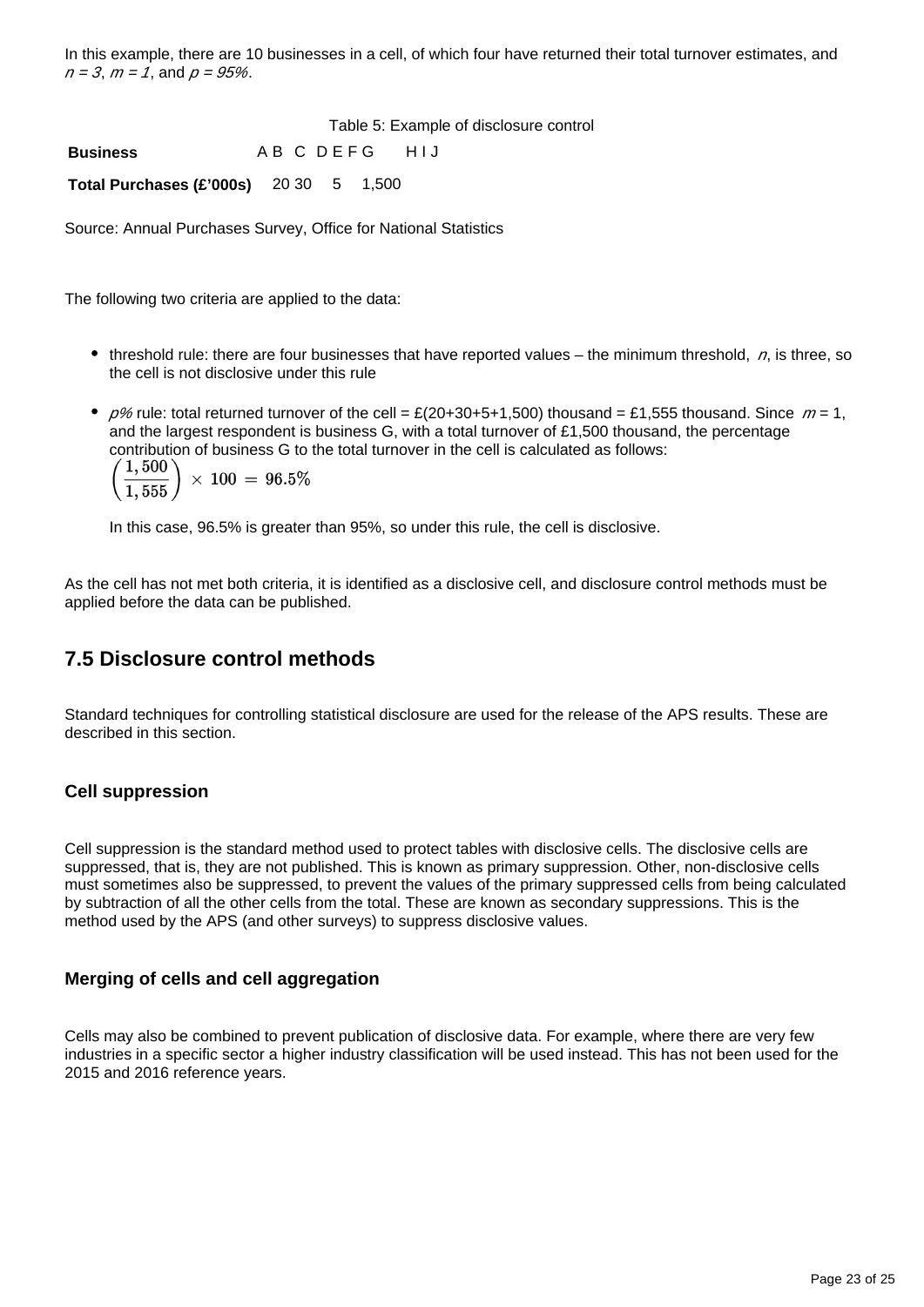#### **Rounding**

Monetary estimates in any standard release will be rounded to the nearest £ thousand, £ million or £ billion. Percentages or rates displayed in any release will be derived from the unrounded values and then the percentages rounded to one decimal place.

## <span id="page-23-0"></span>**8 . Revisions policy**

The Office for National Statistics (ONS) ensures that published estimates are as accurate as possible. However, if significant changes are made to source data after publication, then estimates will be revised. The ONS has a clear [policy on how revisions are handled](https://www.ons.gov.uk/methodology/methodologytopicsandstatisticalconcepts/revisions) across the organisation and the specific procedure for the Annual Purchases Survey (APS) is outlined in this section.

### **8.1 Planned revisions**

Planned revisions usually arise from either the receipt of additional data from late responding businesses or the correction of errors to existing data by businesses responding. Revisions to future published APS data will be dependent on the defined publication schedule. Based on the understanding that APS estimates will be published annually, it is anticipated that alongside figures for the current year, revised estimates will be published for the previous year's estimates.

## **8.2 Unplanned revisions**

In addition to planned revisions to the current and previous survey years, additional unplanned revisions may be published if they are considered to be large enough and of sufficient interest to users such that a delay until the next standard release is not justifiable, or if they effect data in more than just the current and previous survey years. The timing with which these revisions are released will take into account:

- the need to make the information available to users as soon as is practicable
- the need to avoid two or more revisions (to the same data items) in quick succession, where this might cause confusion to users

All unplanned revisions will be released in compliance with the same principles as other new information.

## <span id="page-23-1"></span>**9 . Future work**

### **9.1 Questionnaire review**

Another review of the Annual Purchases Survey (APS) questionnaire is planned. This will be a detailed review of the questions themselves – specifically, their wording and ordering. Additionally, a review of which questions are included for each industry group's questionnaire form will be conducted – reviewing whether the businesses consistently answer the same questions and if questions need to be added or reviewed.

In the future, the Office for National Statistics (ONS) will introduce online data collection, which will further aid question filtering and the potential for business-specific bespoke questionnaires.